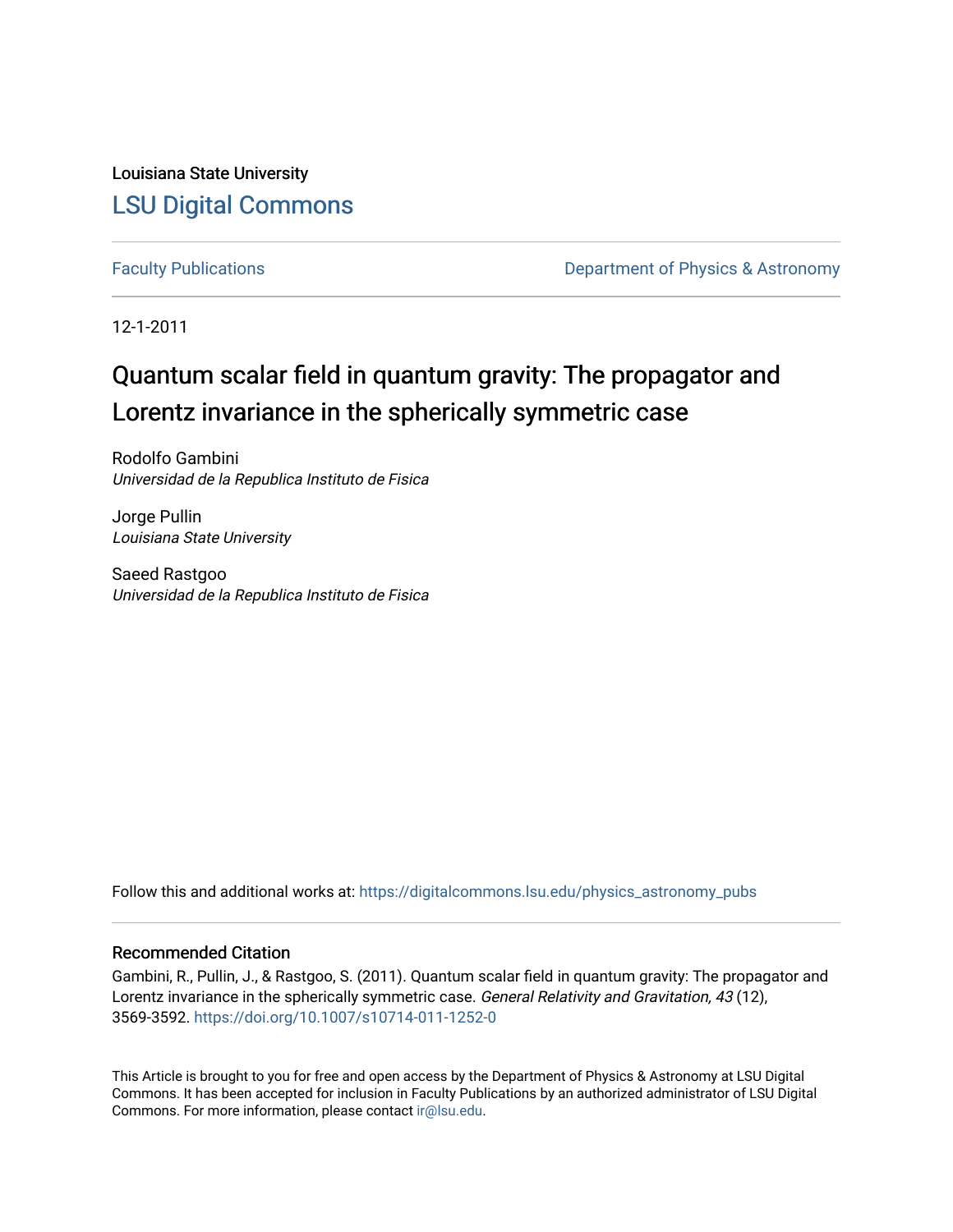# Quantum scalar field in quantum gravity: the propagator and Lorentz invariance in the spherically symmetric case

Rodolfo Gambini<sup>1</sup>, Jorge Pullin<sup>2</sup>, Saeed Rastgoo<sup>1</sup>

1. Instituto de F´ısica, Facultad de Ciencias, Igu´a 4225, esq. Mataojo, Montevideo, Uruguay.

2. Department of Physics and Astronomy, Louisiana State University, Baton Rouge, LA 70803-4001

We recently studied gravity coupled to a scalar field in spherical symmetry using loop quantum gravity techniques. Since there are local degrees of freedom one faces the "problem of dynamics". We attack it using the "uniform discretization technique". We find the quantum state that minimizes the value of the master constraint for the case of weak fields and curvatures. The state has the form of a direct product of Gaussians for the gravitational variables times a modified Fock state for the scalar field. In this paper we do three things. First, we verify that the previous state also yields a small value of the master constraint when one polymerizes the scalar field in addition to the gravitational variables. We then study the propagators for the polymerized scalar field in flat space-time using the previously considered ground state in the low energy limit. We discuss the issue of the Lorentz invariance of the whole approach. We note that if one uses real clocks to describe the system, Lorentz invariance violations are small. We discuss the implications of these results in the light of Hořava's Gravity at the Lifshitz point and of the argument about potential large Lorentz violations in interacting field theories of Collins et. al.

This work is dedicated to Josh Goldberg for his many contributions to our understanding of space-time.

#### I. INTRODUCTION

In previous work [\[1\]](#page-14-0) (hereafter referred to as Paper I), we have studied a spherically symmetric scalar field coupled to spherically symmetric gravity in the loop representation. Using symmetry adapted variables, one is left with a diffeomorphism and Hamiltonian constraint that have a non-trivial constraint algebra with structure functions, pretty much like in the full theory. We gauge fixed the diffeomorphism constraint to make things simpler but the remaining Hamiltonian constraint has an algebra with itself still involving structure functions and, up to present, no one has found a gauge fixing that would avoid this problem that leads to a Hamiltonian that is local [\[2\]](#page-14-1). Having structure functions poses problems for the Dirac quantization procedure. We decided to handle the situation using the "uniform discretization" approach [\[3\]](#page-14-2). In that approach one discretizes the theory in such a way that the evolution equations are generated by the master constraint (the sum of the squares of the constraints) [\[4](#page-14-3)]. One studies the spectrum of the quantum master constraint. If zero is in the spectrum the associated eigenstate corresponds to the continuum limit. If zero is not in the spectrum, one is left with a quantum theory that has a fundamental level of discreteness, but that can approximate the continuum theory well in many circumstances of interest. We could not conclusively prove that zero was in the kernel in the model studied. We proceeded variationally by proposing a trial state which depended on a set of parameters and minimized the value of the master constraint as a function of those parameters. The resulting state had a very small value of the master constraint for lattice spacings that are large compared to the Planck scale (but very small by, say, particle physics scales) and therefore approximates continuum general relativity in large scales very well. For simplicity we used a "polymer" representation for the gravitational variables but followed a regular quantization for the scalar field. The state has the form of a direct product of Gaussians for the gravitational variables at each lattice site times a modified Fock vacuum for the scalar field variables (the modification is due to the fact that the background is not globally flat, in  $1+1$  dimensions the zero point energy of the vacuum generates a deficit angle, and also that we incorporate quantum corrections to the background geometry).

In this paper we will do three things. First we will verify that the vacuum state we just discussed is a good vacuum for the polymerized theory, at least in the case in which the polymerization parameter is small. We will compute the expectation value of the master constraint for the fully polymerized theory in the vacuum state to leading order in the polymerization parameter and show that the resulting terms are very small. Second, we will study the low energy propagator for the scalar field on the above discussed quantum state. We will see that one has different options for polymerizing the scalar field and this will lead to different types of propagators. Generically they fall within the class of propagators considered by Hoˇrava [\[5\]](#page-14-4). We will again work in the limit in which the polymerization parameter is small. The resulting propagators are not Lorentz invariant. We will analyze these effects in the light of the work of Collins, Pérez, Sudarsky, Urrutia and Vucetich [\[6\]](#page-14-5) that shows that even Lorentz violations of Planck scale can have catastrophic effects when one considers interacting quantum field theories. We will see that their argument does not apply to this model if one considers real clocks to parameterize time .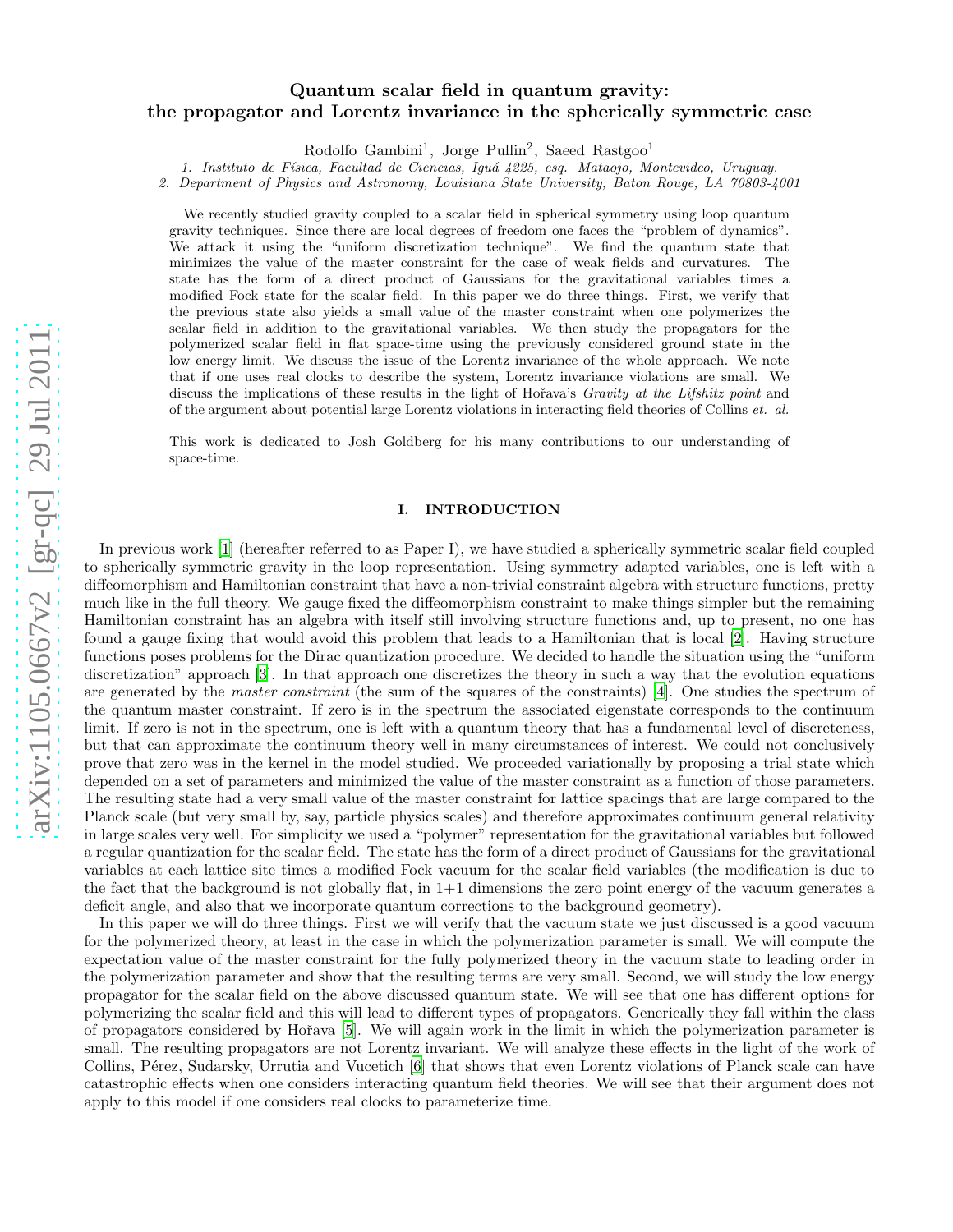2

It is worthwhile mentioning related recent work. Husain and Kreienbuehl [\[7\]](#page-14-6) consider the polymerization of a scalar field without assuming spherical symmetry and proceed to define creation and annihilation operators for the polymerized theory. More recently, Hossain, Husein and Seahra [\[8\]](#page-14-7) have analyzed the propagator in that context and have found Lorentz violations. Their work cannot be directly compared to ours for reasons we will discuss in section [III B.](#page-6-0) Laddha and Varadarajan  $[9]$  consider a scalar field in  $1 + 1$  dimensions but parameterized, including the embedding variables in their treatment. They are apparently able to recover Lorentz invariance exactly so the connection to our work is at the moment unclear.

The plan of the paper is as follows: in the next section we will discuss how justified one is in using the Fock vacuum for the scalar field in the context of a polymerized theory. In section III we discuss the polymerization of the field and the polymerization of the canonically conjugate momentum of the field and compute the resulting propagators. In section IV we address the issue of Lorentz invariance. We end the paper with a discussion.

## II. APPROPRIATENESS OF USING THE FOCK VACUUM FOR THE SCALAR FIELD

In Paper I we minimized the master constraint using a variational technique that used as trial state one that consisted of Gaussians centered around flat space-time for the gravitational variables times a (curved space, quantum corrected) Fock vacuum for the scalar field. The use of the Fock vacuum appeared compelling in part due to the fact that we were not polymerizing the scalar field in our treatment. Since in this paper we will be polymerizing the scalar field, it begs the question of the appropriateness of continuing to use the Fock vacuum. In this section we would like to show that the Fock vacuum still yields a very small value for the master constraint even if one polymerizes the scalar field variables.

We start by considering the Hamiltonian of gravity coupled to a scalar field in spherical symmetry we considered in Paper I,

$$
H = H_{\text{vac}} + 2G H_{\text{matt}},\tag{1}
$$

where

$$
H_{\text{vac}} = \left(-x - xK_{\varphi}^{2} + \frac{x^{3}}{(E^{\varphi})^{2}}\right)' = \partial H_{v}(x)/\partial x, \qquad (2)
$$

$$
H_{\text{matt}} = \frac{P_{\phi}^2}{2(E^{\varphi})^2} + \frac{x^4(\phi')^2}{2(E^{\varphi})^2} - \frac{xK_{\varphi}P_{\phi}\phi'}{E^{\varphi}}.
$$
\n(3)

We will now rescale the variables,

<span id="page-2-2"></span>
$$
P_{\phi}^{\text{orig}} = x P_{\phi}^{\text{new}},\tag{4}
$$

$$
\phi^{\text{orig}} = \phi^{\text{new}}/x,\tag{5}
$$

and will drop the "new" superscript from now on to economize in the notation. The matter Hamiltonian then becomes,

$$
H_{\text{matt}} = \frac{H^{(1)}}{(E^{\varphi})^2} + \frac{H^{(2)}K_{\varphi}}{E^{\varphi}},\tag{6}
$$

where

$$
H^{(1)} = \frac{1}{2}P_{\phi}^{2}x^{2} + \frac{1}{2}\phi^{2} - x\phi'\phi + \frac{1}{2}x^{2}(\phi')^{2},
$$
\n(7)

$$
H^{(2)} = \phi P_{\phi} - x \phi' P_{\phi}.
$$
\n
$$
(8)
$$

We now proceed to discretize and polymerize the matter Hamiltonian,

<span id="page-2-1"></span>
$$
H_{\text{matt}}(i) = \frac{H^{(1)}(i)}{(E^{\varphi}(i))^2} + \frac{H^{(2)}(i)\sin(\rho K_{\varphi}(i))}{\rho E^{\varphi}(i)},
$$
\n(9)

where,

<span id="page-2-0"></span>
$$
H^{(1)}(i) = \frac{\epsilon}{2} P_{\phi}^{2}(i) x(i)^{2} + \frac{\epsilon^{3} \sin^{2}(\beta \phi(i))}{2\beta^{2}} - \frac{\epsilon^{2} x(i)}{\beta^{2}} \sin(\beta \phi(i)) \sin(\beta (\phi(i+1) - \phi(i)))
$$
(10)

$$
+\frac{\epsilon x(i)^2}{2\beta^2}\sin^2\left(\beta\left(\phi(i+1)-\phi(i)\right)\right),\newline H^{(2)}(i) = \frac{P_\phi(i)}{\beta}\left(\epsilon\sin\left(\beta\phi(i)\right)-x(i)\sin\left(\beta\left(\phi(i+1)-\phi(i)\right)\right)\right).
$$
\n(11)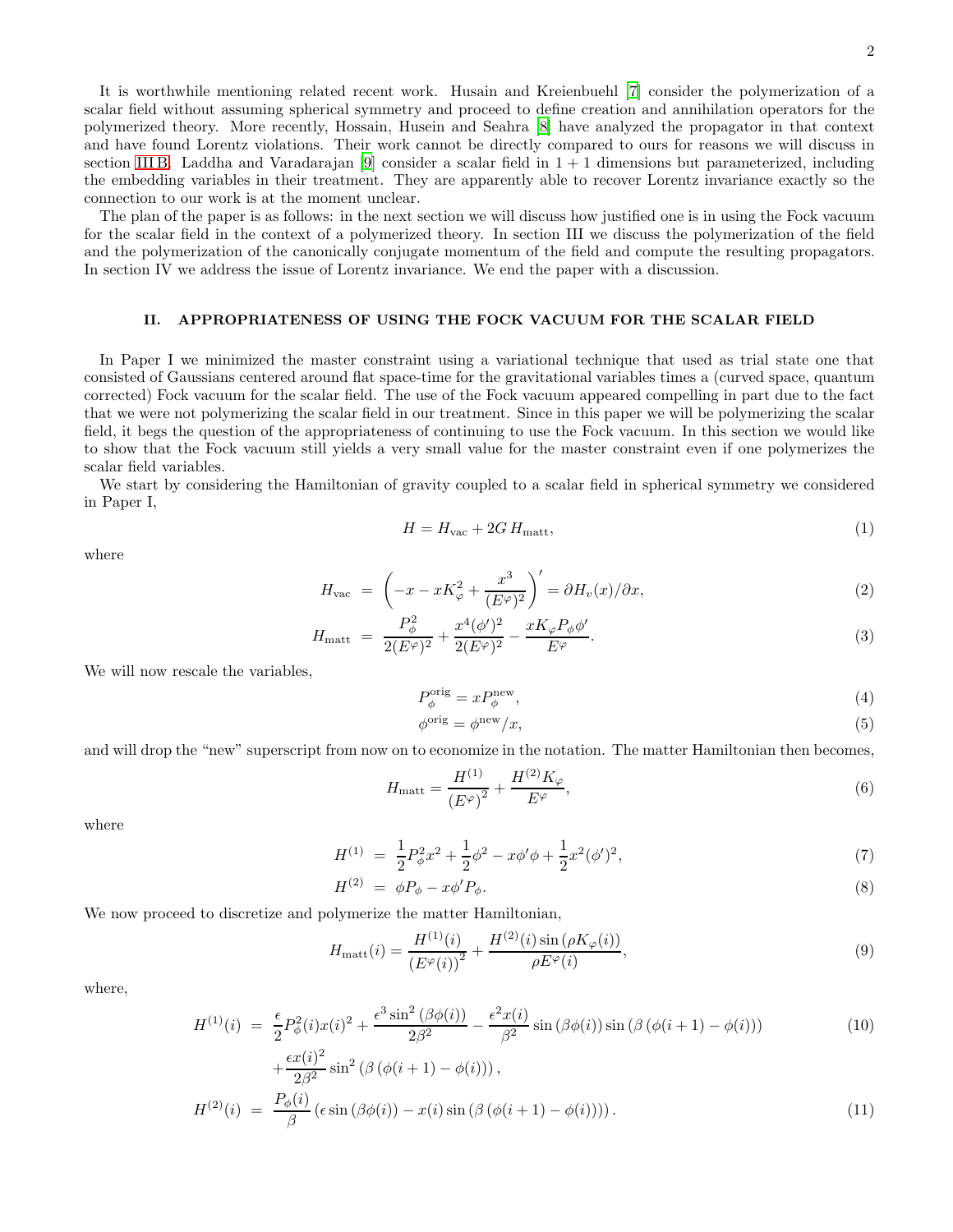$$
H^{(1)}(i) = H^{(1)}_{\text{lead}}(i) + H^{(1)}_{\text{corr}}(i), \tag{12}
$$

$$
H^{(2)}(i) = H^{(2)}_{\text{lead}}(i) + H^{(2)}_{\text{corr}}(i),\tag{13}
$$

for which "lead" refers to leading order and "corr" refers to the correction terms based on the above expansion of matter Hamiltonian in  $\beta$  and

<span id="page-3-0"></span>
$$
H_{\text{lead}}^{(1)}(i) = \frac{\epsilon}{2} P_{\phi}(i)^2 x(i)^2 + \frac{1}{2} \epsilon^3 \phi(i)^2 + \frac{1}{2} \epsilon x(i)^2 (\phi(i+1) - \phi(i))^2 - \epsilon^2 x(i) \phi(i) (\phi(i+1) - \phi(i)), \tag{14}
$$

$$
H_{\text{corr}}^{(1)}(i) = \frac{\epsilon^3 \beta^2}{6} \left( -x(i)^2 \frac{(\phi(i+1) - \phi(i))^4}{\epsilon^2} + \frac{x(i) (\phi(i+1) - \phi(i)) \phi(i)^3}{\epsilon}, \right)
$$
(15)

$$
+\frac{x(i)\left(\phi(i+1)-\phi(i)\right)^3\phi(i)}{\epsilon} - \phi(i)^4
$$
  
\n
$$
H_{\text{lead}}^{(2)}(i) = \epsilon \left(-\frac{x(i)P_{\phi}(i)\left(\phi(i+1)-\phi(i)\right)}{\epsilon} + P_{\phi}(i)\phi(i)\right),\tag{16}
$$

$$
H_{\text{corr}}^{(2)}(i) = \frac{\epsilon \beta^2}{6} \left( \frac{x(i) P_{\phi}(i) \left( \phi(i+1) - \phi(i) \right)^3}{\epsilon} - P_{\phi}(i) \phi(i)^3 \right). \tag{17}
$$

These should be put into [\(9\)](#page-2-1) to give the matter Hamiltonian expanded in  $\beta$ . We are now going to focus on the master constraint. It can be written as,

<span id="page-3-1"></span>
$$
\mathbb{H}(i) = c_{11}(i) \left( H^{(1)}(i) \right)^2 + c_1(i) H^{(1)}(i) + c_{12}(i) H^{(1)}(i) H^{(2)}(i) + c_{22}(i) \left( H^{(2)}(i) \right)^2 + c_2(i) H^{(2)}(i). \tag{18}
$$

Where the c coefficients depend only on the gravitational variables. Substituting the leading order terms of  $(14)$  and [\(16\)](#page-3-0) into [\(18\)](#page-3-1), yields the results of paper I (taking into account the re-scalings [\(4\)](#page-2-2) and [\(5\)](#page-2-2)). What we want to show now is that substituting the correction terms into the master constraint [\(18\)](#page-3-1) and taking its expectation value with respect to the trial vacuum state of the previous paper, yields corrective terms which are very small.

For this, we observe that the contribution of the correction terms to the master constraint can be written as,

<span id="page-3-2"></span>
$$
\mathbb{H}_{\text{corr}}(i) = c_{11}(i) \left( H_{\text{lead}}^{(1)}(i) H_{\text{corr}}^{(1)}(i) \right) + c_{1}(i) H_{\text{corr}}^{(1)}(i) + c_{12}(i) \left( H_{\text{lead}}^{(1)}(i) H_{\text{corr}}^{(2)}(i) + H_{\text{lead}}^{(2)}(i) H_{\text{corr}}^{(1)}(i) \right) \tag{19}
$$
\n
$$
+ c_{22}(i) \left( H_{\text{lead}}^{(2)}(i) H_{\text{corr}}^{(2)}(i) \right) + c_{2}(i) H_{\text{corr}}^{(2)}(i) + c_{00}(i)
$$

and we want to show that  $\langle \psi_{\vec{\sigma}}^{\text{trial}} | \mathbb{H}_{\text{corr}}(i) | \psi_{\vec{\sigma}}^{\text{trial}} \rangle$  is very small.

Our strategy is the following: We compute the dominant terms by first going to the continuum limit and writing [\(14\)](#page-3-0)-[\(17\)](#page-3-0) in their continuum limit form by using,

$$
P_{\phi}(i) = \epsilon P_{\phi}(x), \tag{20}
$$

$$
E^{\phi}(i) = \epsilon E^{\phi}(x), \tag{21}
$$

$$
\phi(i) = \phi(x),\tag{22}
$$

$$
\frac{\phi(i+1) - \phi(i)}{\epsilon} = \frac{\partial \phi(x)}{\partial x}.
$$
\n(23)

We then substitute in the result the continuum form of  $(14)-(17)$  $(14)-(17)$  that we just calculated and also the Fourier expansions of the  $\phi(x)$  and its conjugate momentum  $P_{\phi}(x)$  fields, which are,

$$
\phi(x,t) = \frac{1}{2} \int_{-\infty}^{\infty} d\omega \frac{\left(C(\omega)e^{-i\omega t} + \bar{C}(\omega)e^{i\omega t}\right)\sin(\omega x)}{\sqrt{\pi \omega}},\tag{24}
$$

and

$$
P_{\phi}(x,t) = \frac{1}{2} \int_{-\infty}^{\infty} d\omega \frac{-i\omega \left( C(\omega)e^{-i\omega t} - \bar{C}(\omega)e^{i\omega t} \right) \sin(\omega x)}{\sqrt{\pi \omega}}.
$$
 (25)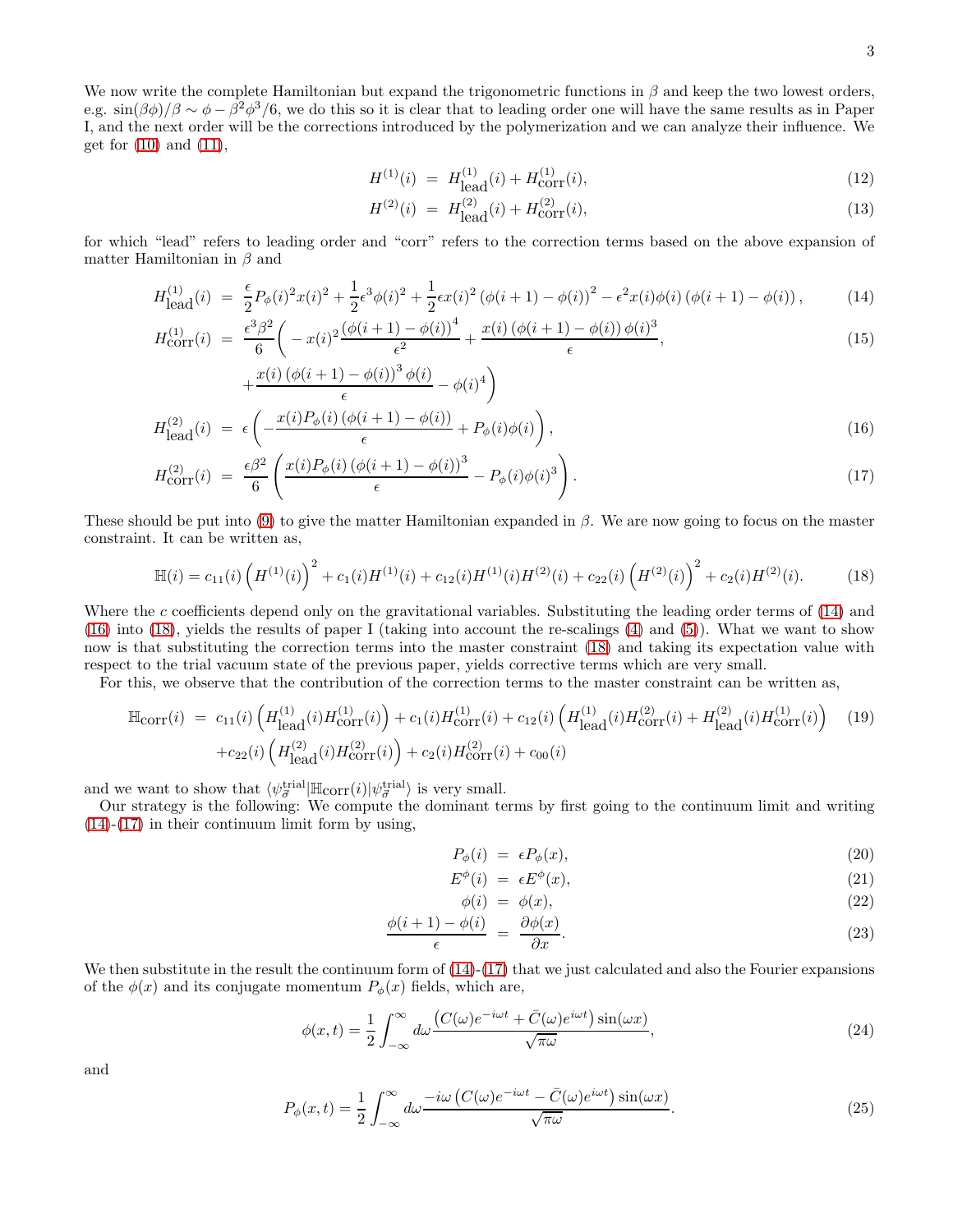Next, using the expanded version of the terms [\(14\)](#page-3-0)-[\(17\)](#page-3-0) resulting from the substitution of the Fourier expansion of the fields, we find the individual terms that constitute  $(19)$ , meaning the terms that appear multiplied by  $c_m$  and  $c_{kl}$ 's in [\(19\)](#page-3-2) (i.e.  $H_{\text{lead}}^{(1)}(x)H_{\text{corr}}^{(1)}(x)$  etc).

From here on, let us focus on one of the individual terms that make up [\(19\)](#page-3-2) (an arbitrary one). We can then repeat the process for all the other terms. We proceed to find the portions of the individual terms that do not have vanishing expectation values, taking into account that  $C(\omega)$  and  $\overline{C}(\omega)$  are annihilation and creation operators. It turns out that we encounter terms with four  $C(\omega)$  and/or  $\overline{C}(\omega)$  operators for non-cross terms like for example  $H_{\text{corr}}^{(1)}(x)$  and six of them in cross terms like  $H_{\text{lead}}^{(1)}(x)H_{\text{corr}}^{(1)}(x)$ . Then the parts of the non-cross terms with four operators with non-vanishing expectation values just include the terms with

$$
C_4\bar{C}_3C_2\bar{C}_1,
$$
\n<sup>(26)</sup>

$$
C_4 C_3 \bar{C}_2 \bar{C}_1, \tag{27}
$$

where we wrote  $C(\omega_1)$  as  $C_1$ , etc. for the sake of brevity. Also the parts of the cross terms with six operators with non-vanishing expectation values turn out to include only the terms with

$$
C_6 C_5 C_4 \bar{C}_3 \bar{C}_2 \bar{C}_1,
$$
\n(28)

$$
C_6 C_5 \bar{C}_4 C_3 \bar{C}_2 \bar{C}_1,
$$
\n(29)

$$
C_6 \bar{C}_5 C_4 C_3 \bar{C}_2 \bar{C}_1, \tag{30}
$$
\n
$$
C_6 \bar{C}_5 C_4 C_3 \bar{C}_2 \bar{C}_1, \tag{31}
$$

$$
C_6 C_5 \bar{C}_4 \bar{C}_3 C_2 \bar{C}_1, \tag{31}
$$

$$
C_6\bar{C}_5C_4\bar{C}_3C_2\bar{C}_1.
$$
\n(32)

Using the commutation relation

$$
\left[\hat{C}(\omega_1), \hat{\bar{C}}(\omega_2)\right] = \delta(\omega_1 - \omega_2),\tag{33}
$$

we evaluate the expectation values of the relevant parts (of the individual term) we are working with. We will have

$$
\langle C_4 \bar{C}_3 C_2 \bar{C}_1 \rangle = \delta(\omega_4 - \omega_3) \delta(\omega_2 - \omega_1), \tag{34}
$$

$$
\langle C_4 C_3 \bar{C}_2 \bar{C}_1 \rangle = \delta(\omega_4 - \omega_2) \delta(\omega_3 - \omega_1) + \delta(\omega_4 - \omega_1) \delta(\omega_3 - \omega_2), \tag{35}
$$

$$
\langle C_6 C_5 C_4 \bar{C}_3 \bar{C}_2 \bar{C}_1 \rangle = \delta(\omega_6 - \omega_3) [\delta(\omega_5 - \omega_2) \delta(\omega_4 - \omega_1) + \delta(\omega_5 - \omega_1) \delta(\omega_4 - \omega_2)] + \delta(\omega_6 - \omega_2) [\delta(\omega_5 - \omega_3) \delta(\omega_4 - \omega_1) + \delta(\omega_5 - \omega_1) \delta(\omega_4 - \omega_3)]
$$
\n(36)

$$
+\delta(\omega_6-\omega_1)[\delta(\omega_5-\omega_3)\delta(\omega_4-\omega_2)+\delta(\omega_5-\omega_2)\delta(\omega_4-\omega_3)],
$$

$$
\langle C_6 C_5 \bar{C}_4 C_3 \bar{C}_2 \bar{C}_1 \rangle = \delta(\omega_6 - \omega_4) [\delta(\omega_5 - \omega_2) \delta(\omega_3 - \omega_1) + \delta(\omega_5 - \omega_1) \delta(\omega_3 - \omega_2)] + \delta(\omega_5 - \omega_4) [\delta(\omega_6 - \omega_2) \delta(\omega_3 - \omega_1) + \delta(\omega_6 - \omega_1) \delta(\omega_3 - \omega_2)].
$$
\n(37)

$$
\langle C_6 \bar{C}_5 C_4 C_3 \bar{C}_2 \bar{C}_1 \rangle = \delta(\omega_6 - \omega_5) [\delta(\omega_4 - \omega_2) \delta(\omega_3 - \omega_1) + \delta(\omega_4 - \omega_1) \delta(\omega_3 - \omega_2)], \tag{38}
$$

$$
\langle C_6 C_5 \bar{C}_4 \bar{C}_3 C_2 \bar{C}_1 \rangle = \delta(\omega_2 - \omega_1) [\delta(\omega_6 - \omega_4) \delta(\omega_5 - \omega_3) + \delta(\omega_6 - \omega_3) \delta(\omega_5 - \omega_4)], \qquad (39)
$$

$$
\langle C_6 \bar{C}_5 C_4 \bar{C}_3 C_2 \bar{C}_1 \rangle = \delta(\omega_6 - \omega_5) \delta(\omega_4 - \omega_3) \delta(\omega_2 - \omega_1). \tag{40}
$$

Finally, we add up the expectation values of the relevant parts resulting from the previous step (these results are the non-vanishing expectation-values parts of the individual term), to get the complete expectation value of the individual term we chose. We now repeat the procedure to get the complete expectation value of all the other individual terms that build up [\(19\)](#page-3-2) and after that, add up all the results to get the expectation value of  $\mathbb{H}_{\text{corr}}(x)$ .

Then we convert the resulting expectation value  $\langle \mathbb{H}_{\text{corr}}(x) \rangle$  back to its discrete form,  $\langle \mathbb{H}_{\text{corr}}(i) \rangle$ , by reversing the continuum limit and neglecting highly oscillating terms like  $\sin(\frac{n\pi x}{\epsilon})$  and the similar cosine and Ci terms. Expanding the result in  $\ell_p$ , collecting the terms of the order of  $\beta^2$ , and expanding it in  $\epsilon$ , we find that the leading term of corrections are of order

$$
\langle \mathbb{H}_{\text{corr}}(x) \rangle \sim \frac{\ell_p^5 \ln \left(\frac{\pi x}{\epsilon}\right)^2}{\epsilon \pi x^4} \beta^2. \tag{41}
$$

This leading term is actually the expectation value of a master constraint density. In order to get the expectation value of the master constraint itself, we need to integrate the above term with respect to  $x$  which will yield relevant terms of order

$$
\int_{\epsilon}^{L} \langle \mathbb{H}_{\text{corr}}(x) \rangle dx \sim \frac{\ell_p^5}{\epsilon^4} \beta^2. \tag{42}
$$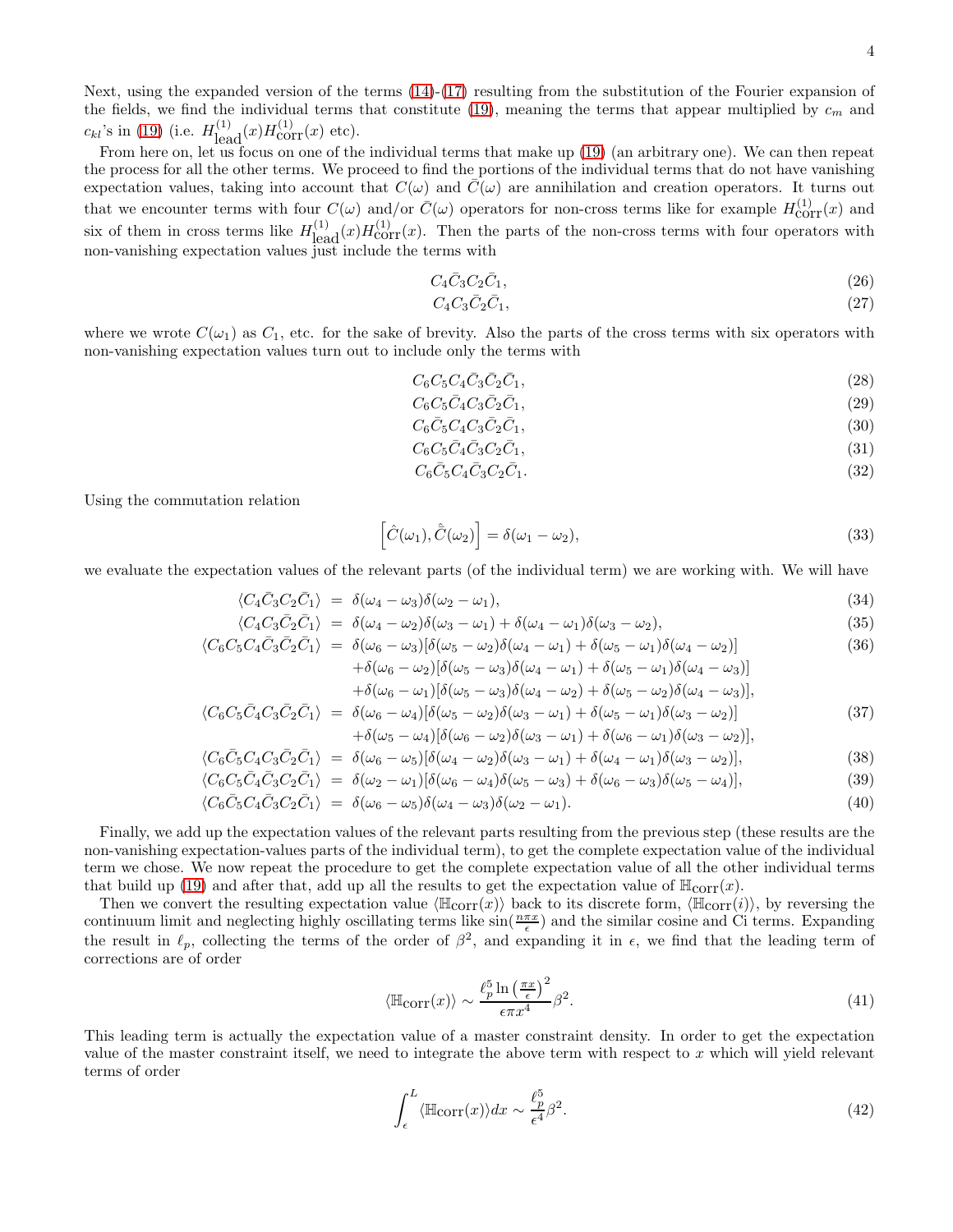But in the previous paper, for the master constraint density, we had the leading order result of the form

$$
\langle \mathbb{H}_{\text{lead}}(x) \rangle \sim \frac{\ell_p^3}{\epsilon x^2},\tag{43}
$$

where here "lead" means not the leading term of the corrections but the leading term of the expectation value of the master constraint density. Thus integrating with respect to  $x$  as above will give us the master constraint relevant terms of the order

$$
\int_{\epsilon}^{L} \langle \mathbb{H}_{\text{lead}}(x) \rangle dx \sim \frac{\ell_p^3}{\epsilon^2}.
$$
\n(44)

Thus we see that the corrections to the master constraint are indeed considerably smaller than the leading contributions, provided that the lattice spacing  $\epsilon$  is large compared to the Planck length (but still small compared to particle physics scales, as we discussed in more detail in paper I).

#### III. LOW ENERGY PROPAGATORS FOR THE SCALAR FIELD

#### A. The standard treatment

In the previous section we have shown that the vacuum of the theory is well approximated by the tensor product state obtained variationally in Paper I. For such a state the space-time metric is locally flat with a global deficit angle. We would like to study the propagator of the polymerized scalar field in such a metric and determine possible corrections to the usual propagator introduced by the polymerization. We will study the propagator perturbatively in  $\beta$ , the polymerization coefficient, assuming the latter is small.

The Hamiltonian for a scalar field in spherical symmetry on a locally flat background is given by,

$$
H = \frac{P_{\phi}^{2}}{2x^{2}} + \frac{x^{2} (\phi')^{2}}{2}
$$
\n(45)

where  $x$  is the radial coordinate. In order to study the modes of the resulting equation of motion it is convenient to introduce a rescaling  $\tilde{P}_{\phi} = P_{\phi}/x$  and  $\tilde{\phi} = x\phi$ . We drop the tildes from now on to simplify the notation. The Hamiltonian then becomes (ignoring boundary terms),

$$
H = \frac{P_{\phi}^2}{2} + \frac{(\phi')^2}{2}.
$$
\n(46)

The resulting wave equation can be solved in Fourier space,

$$
\phi(x,t) = \frac{1}{2} \int_{-\infty}^{\infty} dk \frac{\left(C(\omega(k))e^{-i\omega(k)t} + \bar{C}(\omega(k))e^{i\omega(k)t}\right)\sin\left(|k|x\right)}{\sqrt{\pi\omega}},\tag{47}
$$

and in this case the dispersion relation is very simple  $\omega = |k|$  and with this one can easily reconstruct the solution to the original form of the wave equation before the rescaling.

Let us now consider the discretized version of the Hamiltonian,

$$
H(i) = \frac{P_{\phi}(i)^2}{2\epsilon} + \frac{(\phi(i+1) - \phi(i))^2}{2\epsilon},
$$
\n(48)

where the  $\epsilon$  in the first term is a remnant of the fact that the momentum is a density. The resulting discrete wave equation can be solved in modes,

$$
\phi(j) = \sum_{n=-N}^{N} \frac{1}{\sqrt{2N\omega(n)}} \left( C(\omega(n))e^{-i\omega(n)t} + \bar{C}(\omega(n))e^{i\omega(n)t} \right) \operatorname{sgn}(n) \sin\left(\frac{j\pi n}{N}\right),\tag{49}
$$

where all the sums from  $-N$  to N exclude zero since there is a minimum value for the momentum in a box. The frequencies are given by  $\omega(n) = |2 \sin(\pi n/(2N)) / \epsilon|$ . For further computations it is useful to define  $p(n) \equiv \pi n/L$  and  $L = N\epsilon$  and

$$
\phi(n,t) \equiv \frac{1}{\sqrt{\omega(n)}} \left( C(\omega(n))e^{-i\omega(n)t} + \bar{C}(\omega(n))e^{i\omega(n)t} \right) \text{sgn}(n). \tag{50}
$$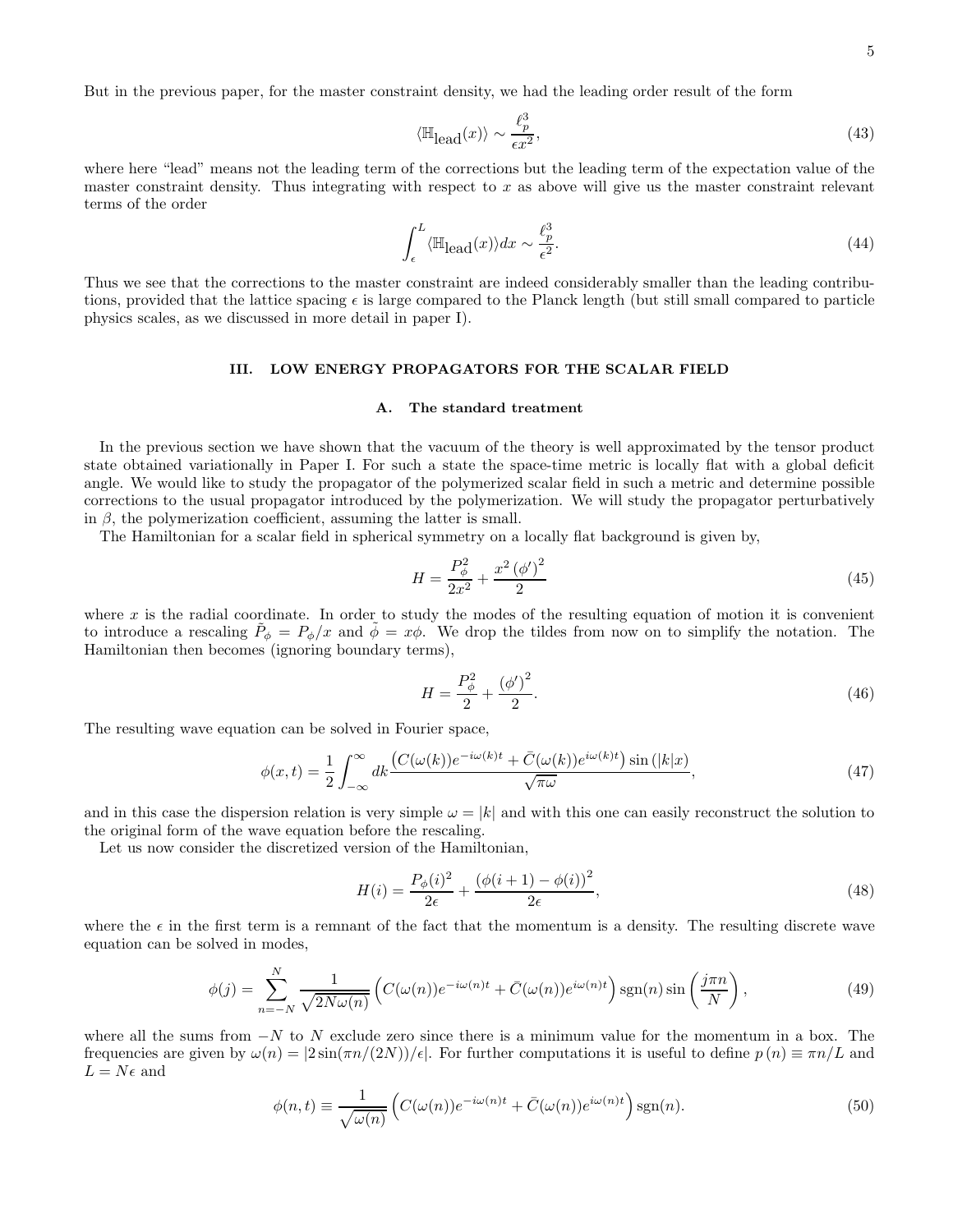The momentum is given by,

$$
P_{\phi}(j) = \sum_{n=-N}^{N} \frac{i}{\sqrt{2N\omega(n)}} \left( -\omega(n)C(\omega(n))e^{-i\omega(n)t} + \omega(n)\bar{C}(\omega(n))e^{i\omega(n)t} \right) \operatorname{sgn}(n)\sin\left(\frac{j\pi n}{N}\right)\epsilon,\tag{51}
$$

and we define,

$$
P_{\phi}(n,t) = \frac{i}{\sqrt{\omega(n)}} \left( -\omega(n)C(\omega(n))e^{-i\omega(n)t} + \omega(n)\bar{C}(\omega(n))e^{i\omega(n)t} \right) \text{sgn}(n)\epsilon,
$$
\n(52)

One can quantize the fields, with discrete commutation relations,

$$
\left[\hat{\phi}(i), \hat{P}_{\phi}(j)\right] = i\delta_{i,j},\tag{53}
$$

which naturally lead to the introduction of the creation and annihilation operators,

$$
\left[\hat{C}(\omega(n)), \hat{C}(\omega(m))\right] = \frac{1}{2\epsilon}(\delta_{n,m} + \delta_{n,-m}).\tag{54}
$$

With this one can compute the free propagators. The Feynman propagator is given by,

$$
G^{(0)}(n,t,n',t') = \langle 0|T(\phi(n,t),\phi(n',t'))|0\rangle = D(n,t,t')(\delta_{n,n'} - \delta_{-n,n'})\,,\tag{55}
$$

where  $T$  is the time ordered product and

$$
D(n,t,t') = \left[\frac{\Theta(t-t')\exp(-i\omega(n)(t-t'))}{\epsilon\omega(n)} + \frac{\Theta(t'-t)\exp(-i\omega(n)(t'-t))}{\epsilon\omega(n)}\right],
$$
\n(56)

or, using the residue theorem,

<span id="page-6-1"></span>
$$
D(n, t, t') = \frac{i}{\pi} \int_{-\infty}^{\infty} \frac{d\omega}{\epsilon} \frac{1}{\omega^2 - \omega(n)^2 + i\sigma} \exp\left(-i\omega(t' - t)\right)
$$
(57)

The previous expressions were in Fourier space. In direct space, one has,

$$
G^{(0)}(j,t,k,t') = \sum_{n=-N}^{N} \sum_{n'=-N}^{N} \frac{1}{N} \sin\left(\frac{j\pi n}{N}\right) \sin\left(\frac{k\pi n'}{N}\right) G^{(0)}(n,t,n',t'). \tag{58}
$$

#### <span id="page-6-0"></span>B. Polymerizing the scalar field

Having computed the free propagator we now turn to study the polymerized propagator. We start by noticing that the Hamiltonian can be rewritten (again ignoring boundary terms) as,

$$
H = \sum_{i} H(i) = \sum_{i} \frac{P_{\phi}(i)^2}{2\epsilon} + \frac{(\phi(i+1) - \phi(i))^2}{2\epsilon} = \sum_{i} \frac{P_{\phi}(i)^2}{2\epsilon} - \frac{(\phi(i+1) + \phi(i-1) - 2\phi(i))\,\phi(i)}{2\epsilon},\tag{59}
$$

and the rearrangement makes the expression appear more readily symmetric in  $i + 1$  and  $i - 1$ . We proceed to polymerize,

$$
H = \sum_{i} \left( \frac{P_{\phi}(i)^2}{2\epsilon} - \frac{\sin\left(\beta\left(\phi(i+1) + \phi(i-1) - 2\phi(i)\right)\right)\sin(\beta\phi(i))}{2\epsilon\beta^2} \right). \tag{60}
$$

At this point some comments are in order. There are many possible choices at the time of polymerizing the theory. For instance, we could have chosen to polymerize  $\phi(i+1) + \phi(i-1) - 2\phi(i)$  as we did or we could have polymerized each term in the sum individually. In the lattice one can also choose to polymerize the momentum  $P_{\phi}(i)$  (in the continuum this may be more difficult since P is a density)<sup>1</sup>. If one polymerizes  $P_{\phi}(i)$ , when one takes the continuum

 $1$  This is the reason our work is not easily compared with that of Hossain, Husain and Seahra [\[8](#page-14-7)]. They polymerize the momentum in the continuum. The density nature of the momentum leads them to a polymerization parameter that is dimensionful, unlike our case.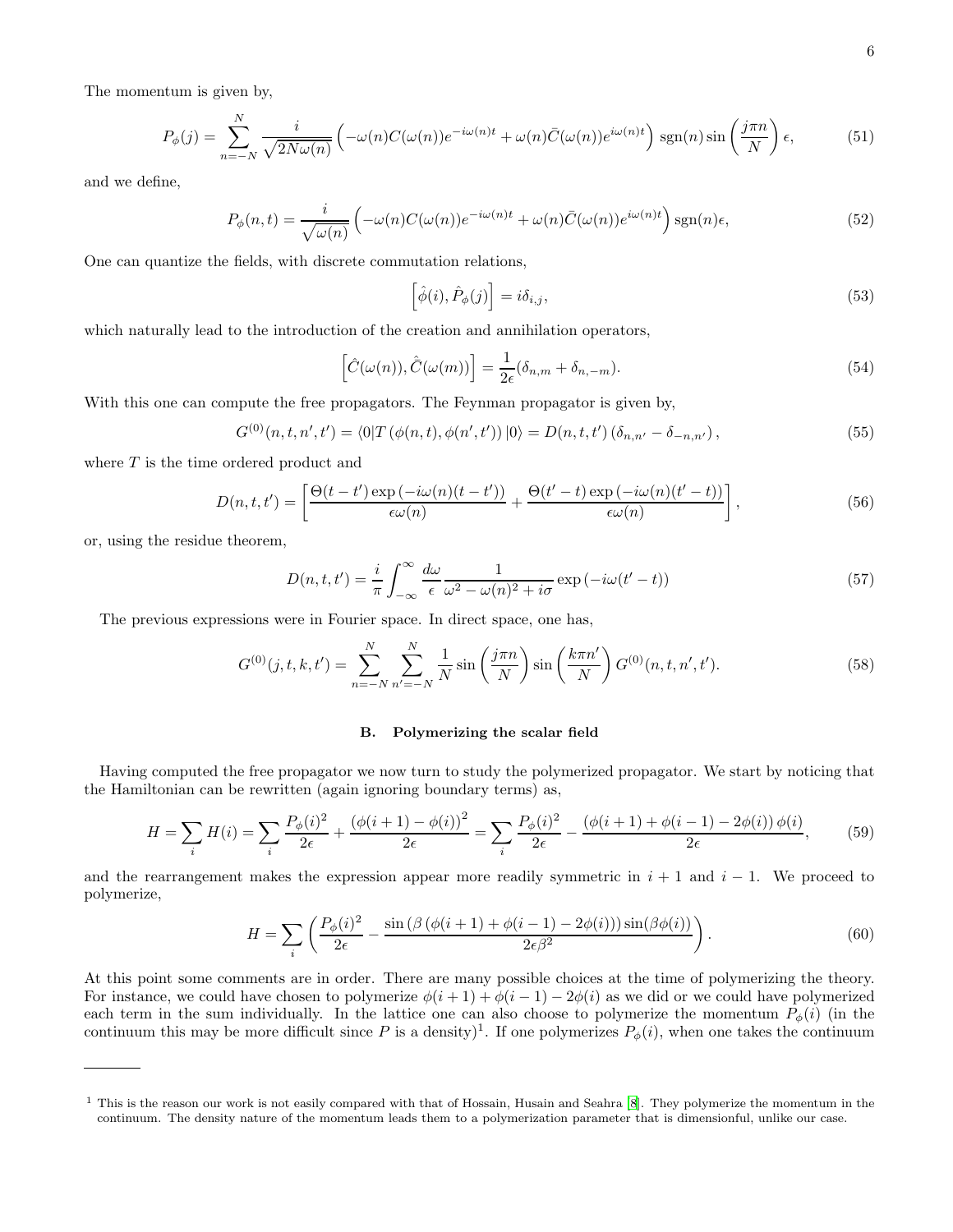limit, since the continuum momentum is  $P_{\phi}(i)/\epsilon$ , one would get for the first term in the Hamiltonian sin<sup>2</sup>( $\beta \epsilon P_{\phi}/\beta^2 \epsilon$ and in the limit  $\epsilon \to 0$  one would recover a non-polymerized theory and therefore we would not be making contact with usual loop quantum gravity results. Polymerizing the fields as we have chosen yields in the continuum limit a term  $\phi''(x) \sin(\beta \phi(x))/\beta$  showing that the continuum theory is polymerized. It is interesting to notice that spatial derivatives of fields are well defined in the Bohr compactification even if the field operators themselves are not. In this section we will work with a polymerization of the field rather than of the momentum. In a discrete theory polymerizing either fields or momenta is possible, but it does not lead to equivalent theories. For completeness, in the next section we will discuss the theory that results from polymerizing the momenta. In previous treatments in the continuum [\[10\]](#page-14-9) the scalar field has been polymerized, although in the case of the harmonic oscillator, which one can consider closely related to a scalar field, a polymerization of the momentum has been preferred [\[11](#page-14-10)].

We are going to work perturbatively, expanding in  $\beta$ . The Hamiltonian we will consider is  $H = H_0 + H_{\text{int}}$  with

$$
H_0 = \sum_{i} \left( \frac{P_{\phi}(i)^2}{2\epsilon} - \frac{\phi(i)\left(\phi(i+1) + \phi(i-1) - 2\phi(i)\right)}{2\epsilon} \right),\tag{61}
$$

and

$$
H_{\rm int} = \sum_{i} \frac{1}{2\epsilon} \left( \frac{1}{6} \phi(i) \left( \phi(i+1) + \phi(i-1) - 2\phi(i) \right)^3 + \frac{1}{6} \phi(i)^3 \left( \phi(i+1) + \phi(i-1) - 2\phi(i) \right) \right) \beta^2.
$$
 (62)

This interaction Hamiltonian comes from expansion in beta and keeping the first two leading terms. With it we compute the interacting propagator to leading order,

$$
G^{(2)}(j,t,k,t') = G^{(0)}(j,t,k,t') + \frac{i^2}{2!} \int_{-\infty}^{\infty} dt_1 \int_{-\infty}^{\infty} dt_2 \sum_{j'=-N}^{N} \sum_{k'= -N}^{N} \langle 0|T(\phi(j,t)\phi(k,t')H_{\rm int}(j',t_1)H_{\rm int}(k',t_2))|0\rangle \tag{63}
$$

To compute this expression it is convenient to rewrite the interaction Hamiltonian in momentum space (we use letters up to  $k$  for the field representation and letters starting with  $m$  for the momentum representation)

$$
H_{\rm int}(j',t_1) = \sum_{n,m,p,q=-N}^{N} \left\{ \frac{1}{48N^2} \beta^2 \epsilon^5 \sin\left(\frac{\pi j'n}{N}\right) \phi(n,t_1) \omega(m)^2 \sin\left(\frac{\pi j'm}{N}\right) \phi(m,t_1) \right\}
$$
  

$$
\times \omega(p)^2 \sin\left(\frac{\pi j'p}{N}\right) \phi(p,t_1) \omega(q)^2 \sin\left(\frac{\pi j'q}{N}\right) \phi(q,t_1)
$$
  

$$
+ \frac{1}{48N^2} \beta^2 \epsilon \sin\left(\frac{\pi j'n}{N}\right) \phi(n,t_1) \sin\left(\frac{\pi j'm}{N}\right) \phi(m,t_1)
$$
  

$$
\times \sin\left(\frac{\pi j'p}{N}\right) \phi(p,t_1) \omega(q)^2 \sin\left(\frac{\pi j'q}{N}\right) \phi(q,t) \right\}.
$$
 (64)

We now use the identity,

$$
\Delta(n,m,p,q) \equiv \sum_{j'= -N}^{N} \frac{4}{N^2} \sin\left(\frac{\pi j'n}{N}\right) \sin\left(\frac{\pi j'm}{N}\right) \sin\left(\frac{\pi j'p}{N}\right) \sin\left(\frac{\pi j'q}{N}\right)
$$
\n
$$
= \frac{1}{N} \left[\delta_{n+m,p+q} + \delta_{n+p,m+q} + \delta_{n+q,m+p} + \delta_{n+m+p+q} - \delta_{n,m+p+q} - \delta_{m,n+p+q} - \delta_{p,n+m+q} - \delta_{q,n+m+p}\right].
$$
\n(65)

We can use this identity to get,

$$
\sum_{j'=-N}^{N} H_{\text{int}}(j', t_1) = \frac{1}{192} \sum_{n, m, p, q=-N}^{N} \phi(n, t_1) \phi(m, t_1) \phi(p, t_1) \phi(q, t_1) \left[ \left(\omega(m)^2 \omega(p)^2 \epsilon^4 + 1\right) \epsilon \omega(q)^2 \right] \beta^2 \Delta(n, m, p, q),\tag{66}
$$

where we will use the notation,

$$
f(m, p, q) = \left[ \left( \omega(m)^2 \omega(p)^2 \epsilon^4 + 1 \right) \epsilon \omega(q)^2 \right]. \tag{67}
$$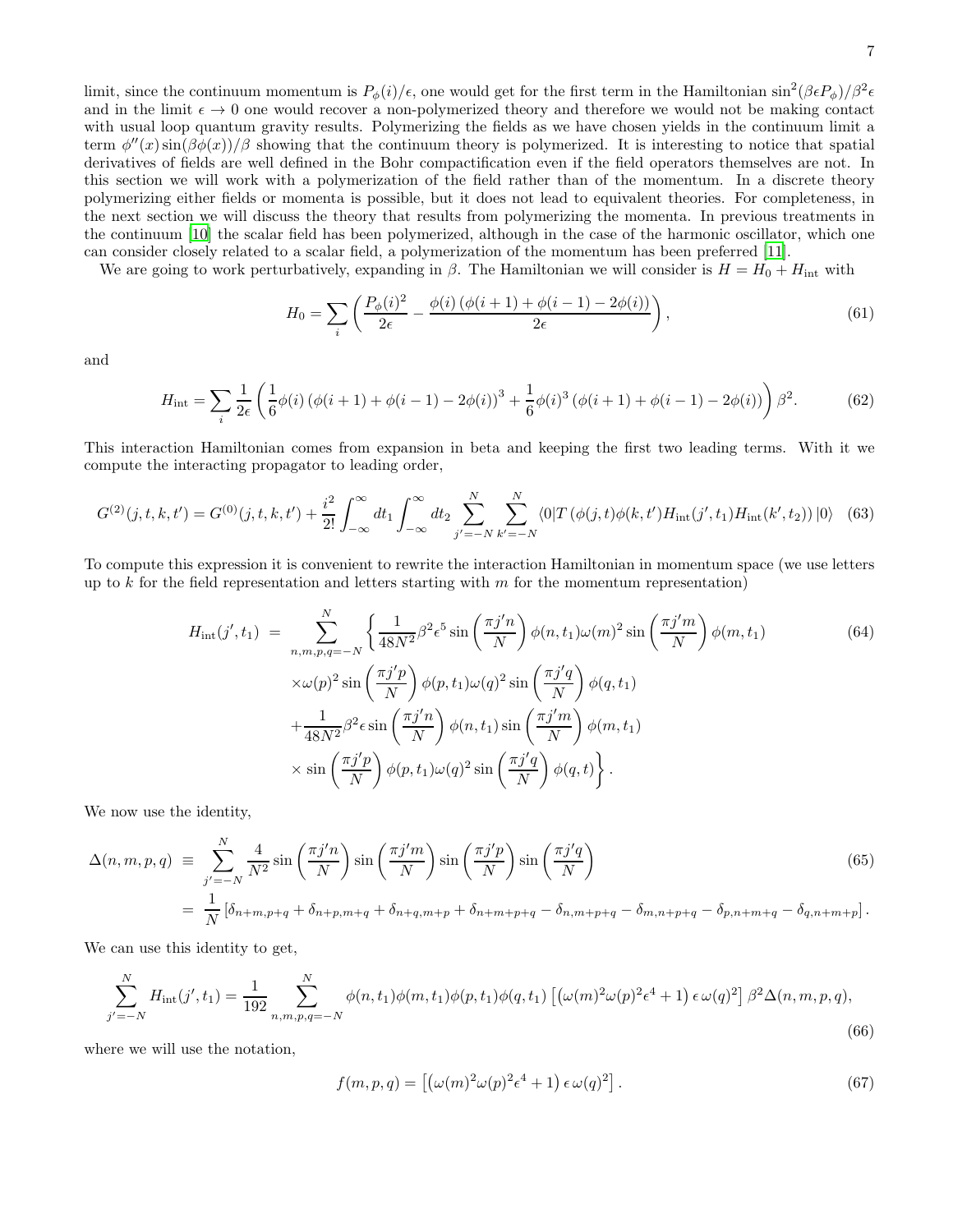Putting everything together we get,

$$
G^{(2)}(n_1, t_1, n_2, t_2) = G^{(0)}(n_1, t_1, n_2, t_2) + \frac{i^2}{2!} \langle 0|T(\phi(n_1, t_1)\phi(n_2, t_2))
$$
\n
$$
\times \frac{1}{192} \int_{-\infty}^{\infty} dt' \sum_{n, m, p, q = -N}^{N} : \phi(n, t')\phi(m, t')\phi(p, t')\phi(q, t') : f(n, m, p)\beta^2 \Delta(n, m, p, q)
$$
\n
$$
\times \frac{1}{192} \int_{-\infty}^{\infty} dt'' \sum_{n', m', p', q' = -N}^{N} : \phi(n', t'')\phi(m', t'')\phi(p', t'')\phi(q', t'') : f(n', m', p')\beta^2 \Delta(n', m', p', q'))|0\rangle.
$$
\n(68)

Using Wick's theorem the above expression can be rewritten as a sum of diagrams of the form,

$$
G^{(2)}(n_1, t_1, n_2, t_2) = G^{(0)}(n_1, t_1, n_2, t_2) - \frac{32}{3N^2} \sum_{m,p=-N}^{N} \int_{-\infty}^{\infty} dt' dt'' \left[ D(n_1, t_1, t') D(m, t', t'') \right] \times D(p, t', t'') D(n + m - p, t', t'') D(n_2, t'', t_2) \left] f^2(m, p, n + m - p) \beta^4 \left( \delta_{n_1, n_2} - \delta_{n_1, -n_2} \right), \tag{69}
$$

or, graphically,



It is now convenient to Fourier transform in time,

$$
G^{(2)}(n_1, \omega_1, n_2, \omega_2) = \frac{4\pi i}{\epsilon} \frac{1}{\omega_1^2 - \omega(n_1)^2 + i\sigma} \delta(\omega_1 - \omega_2) (\delta_{n_1, n_2} - \delta_{n_1, -n_2})
$$
(70)  

$$
- \frac{32}{3} \frac{1}{2} \frac{4\pi i}{\epsilon(\omega_1^2 - \omega(n_1)^2 + i\sigma)} \sum_{m, p = -N}^{N} \int_{-\infty}^{\infty} d\omega' d\omega''
$$
  

$$
\times \frac{4\pi i}{\epsilon((\omega')^2 - \omega(m)^2 + i\sigma)} \frac{4\pi i}{\epsilon((\omega'')^2 - \omega(p)^2 + i\sigma)}
$$
  

$$
\times \frac{4\pi i}{((\omega_1 - \omega' - \omega'')^2 - \omega(n_1 - m - p)^2 + i\sigma)} f^2(m, p, n_1 - m - p) \beta^4
$$
  

$$
\times \frac{4\pi i}{(\omega_2^2 - \omega(n_2)^2 + i\sigma)} \delta(\omega_1 - \omega_2) (\delta_{n_1, n_2} - \delta_{n_1, -n_2}),
$$
(70)  
(71)

and the sums can be converted to integrals. Care should be exercised not to allow the denominators to vanish, since in the original discrete expression the denominators did not vanish. We recall that  $\omega(n) = |2 \sin(\pi n/(2N)) / \epsilon|$  and  $p(n) \equiv \pi n/L$  with  $L = N\epsilon$ . Therefore  $\omega(n) = 2|\sin(\epsilon p(n)/2)|/\epsilon \sim p(n)$ . One then approximates,

$$
\sum_{m=1}^{N} \rightarrow \frac{L}{\pi} \int_{\pi/L}^{\pi/\epsilon} dp \tag{71}
$$

and the sum from −N to 1 takes an analogous form. The expression for the Green function up to second order is,

$$
G^{(2)}(n_1, \omega_1, n_2, \omega_2) = \frac{4\pi i}{\epsilon} \frac{1}{\omega_1^2 - p(n_1)^2 + i\sigma} \delta(\omega_1 - \omega_2) (\delta_{n_1, n_2} - \delta_{n_1, -n_2})
$$
  

$$
- \frac{32}{3} \frac{1}{2} \frac{4\pi i}{\epsilon (\omega_1^2 - p(n_1)^2 + i\sigma)} \frac{1}{\pi^2} \int_{-\infty}^{\infty} d\omega' d\omega'' \left[ \int_{-\pi/\epsilon}^{-\pi/L} + \int_{\pi/L}^{\pi/\epsilon} \right] dp_1 dp_2
$$
  

$$
\times \frac{4\pi i}{\epsilon ((\omega')^2 - p_1^2 + i\sigma)} \frac{4\pi i}{\epsilon ((\omega'')^2 - p_2^2 + i\sigma)}
$$
 (72)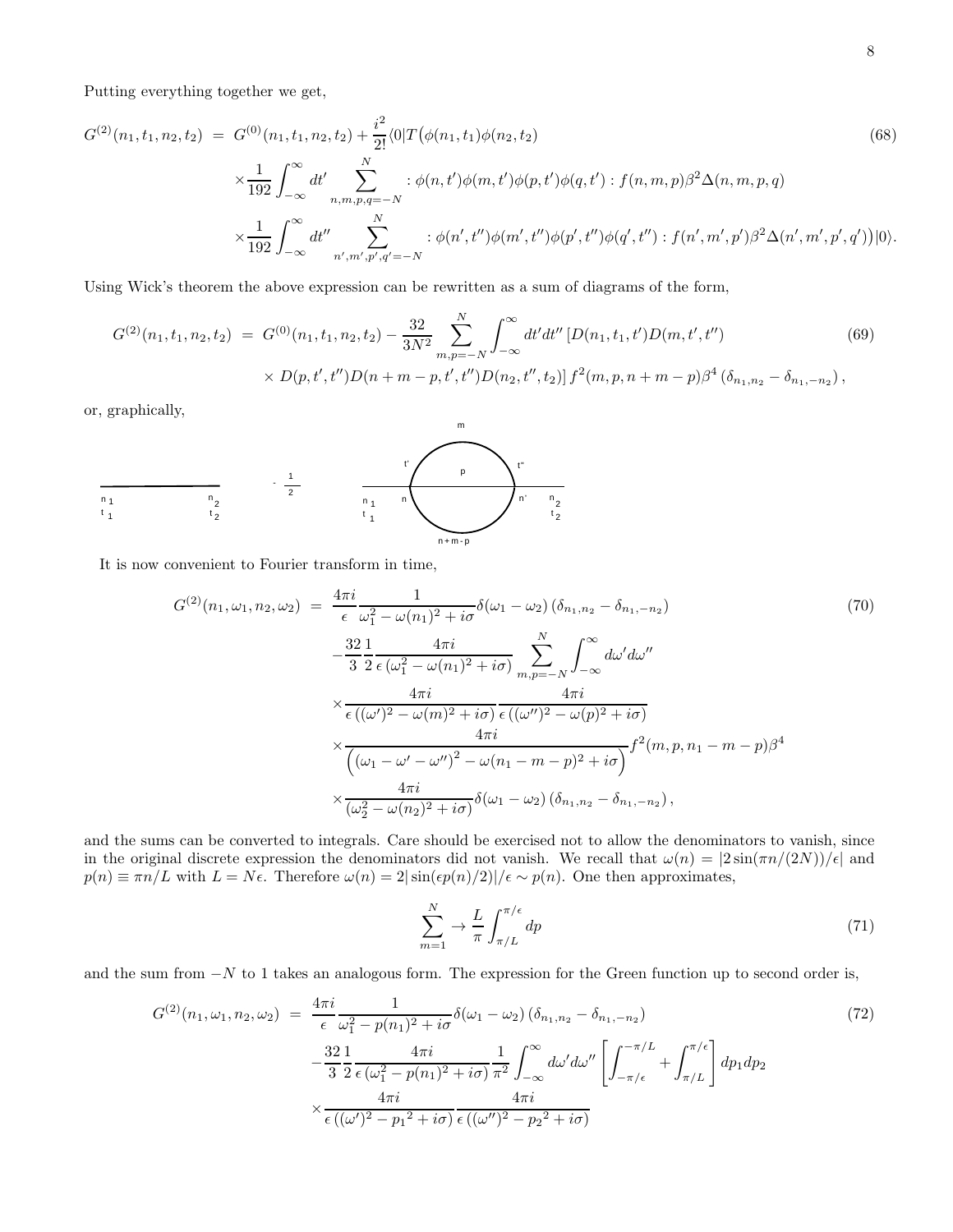$$
\times \frac{4\pi i}{\left(\left(\omega_1 - \omega' - \omega''\right)^2 - p(n_1 - p_1 - p_2)^2 + i\sigma\right)} \tilde{f}^2(p_1, p_2, p(n_1) - p_1 - p_2)\beta^4
$$
  

$$
\times \frac{4\pi i}{\left(\omega_2^2 - \omega(n_2)^2 + i\sigma\right)} \delta(\omega_1 - \omega_2) \left(\delta_{n_1, n_2} - \delta_{n_1, -n_2}\right)
$$

where

$$
\tilde{f}(p_1, p_2, p(n_1) + p_1 - p_2) = (e^4 (p_1^2 p_2^2) + 1) (p(n_1) + p_1 - p_2)^2 e^2
$$
\n(73)

The integrals can be computed by an analytic extension to the Euclidean theory and by carrying out an expansion in  $p\epsilon$ , the next expression is correct up to order  $O(\epsilon^4 p^4)$ . That is, we are assuming the wavelength of the scalar field is much larger than the lattice spacing. If one takes into account powers higher than  $p\epsilon$  one has higher corrections in powers of p. The result, not including those terms, is,

<span id="page-9-0"></span>
$$
G^{(2)}(n_1, \omega_1, n_2, \omega_2) = G^{(0)}(n_1, \omega_1, n_2, \omega_2) + \left[\frac{\alpha_1 \beta^4}{\epsilon^2} + \beta^4 \alpha_2 p(n_1)^2\right] \frac{4\pi i}{\epsilon} \frac{\delta(\omega_1 - \omega_2) \left(\delta_{n_1, n_2} - \delta_{n_1, -n_2}\right)}{\left(\omega_1^2 - p(n_1)^2 + i\sigma\right)^2} \tag{74}
$$

$$
= \frac{4\pi i}{\epsilon} \frac{1}{\omega_1^2 - p(n_1)^2 (1 + \alpha_2 \beta^4) - \frac{\alpha_1 \beta^4}{\epsilon^2} + i\sigma} (\delta_{n_1, n_2} - \delta_{n_1, -n_2}) \delta(\omega_1 - \omega_2)
$$
(75)

where  $\alpha_1$  and  $\alpha_2$  are constants of order one, and the last expression yields [\(74\)](#page-9-0) if one expands assuming  $\beta^4$  is small.

## C. Polymerizing the momentum of the field

We now discuss the choice of polymerizing the momentum. As before, we write the Hamiltonian as,

$$
H = \sum_{i} \frac{P_{\phi}(i)^{2}}{2\epsilon} - \frac{(\phi(i+1) + \phi(i-1) - 2\phi(i))\,\phi(i)}{2\epsilon},\tag{76}
$$

We proceed to polymerize,

$$
H = \sum_{i} \frac{\sin^2\left(\beta P_\phi(i)\right)}{2\beta^2 \epsilon} - \frac{\left(\phi(i+1) + \phi(i-1) - 2\phi(i)\right)\phi(i)}{2\epsilon},\tag{77}
$$

As before, we work perturbatively, expanding in  $\beta$ . The Hamiltonian we will consider is  $H = H_0 + H_{int}$  with

$$
H_{\rm int}(i) = -\frac{1}{6\epsilon} \beta^2 P_{\phi}(i)^4. \tag{78}
$$

And we can now write the Green function up to second order,

$$
G^{(2)}(j,t,k,t') = G^{(0)}(j,t,k,t') + \frac{i^2}{2!} \int_{-\infty}^{\infty} dt_1 \int_{-\infty}^{\infty} dt_2 \sum_{j'=-N}^{N} \sum_{k'= -N}^{N} \langle 0|T(\phi(j,t)\phi(k,t')H_{\rm int}(j',t_1)H_{\rm int}(k',t_2))|0\rangle \tag{79}
$$

We now rewrite,

$$
\sum_{j'=-N}^{N} H_{\text{int}}(j', t_1) = -\frac{1}{96\epsilon} \sum_{n, m, p, q=-N}^{N} P_{\phi}(n, t') P_{\phi}(m, t') P_{\phi}(p, t') P_{\phi}(q, t') \Delta(n, m, p, q) \beta^2
$$
(80)

Putting everything together we get,

$$
G^{(2)}(n_1, t_1, n_2, t_2) = G^{(0)}(n_1, t_1, n_2, t_2) + \frac{i^2}{2!} \langle 0|T(\phi(n_1, t_1)\phi(n_2, t_2))
$$
\n
$$
\times \frac{1}{96} \int_{-\infty}^{\infty} \frac{dt'}{\epsilon} \sum_{n, m, p, q = -N}^{N} : P_{\phi}(n, t') P_{\phi}(m, t') P_{\phi}(p, t') P_{\phi}(q, t') : \beta^2 \Delta(n, m, p, q)
$$
\n
$$
\times \frac{1}{96} \int_{-\infty}^{\infty} \frac{dt''}{\epsilon} \sum_{n', m', p', q' = -N}^{N} : P_{\phi}(n', t'') P_{\phi}(m', t'') P_{\phi}(p', t'') P_{\phi}(q', t'') : \beta^2 \Delta(n', m', p', q')) |0\rangle.
$$
\n(81)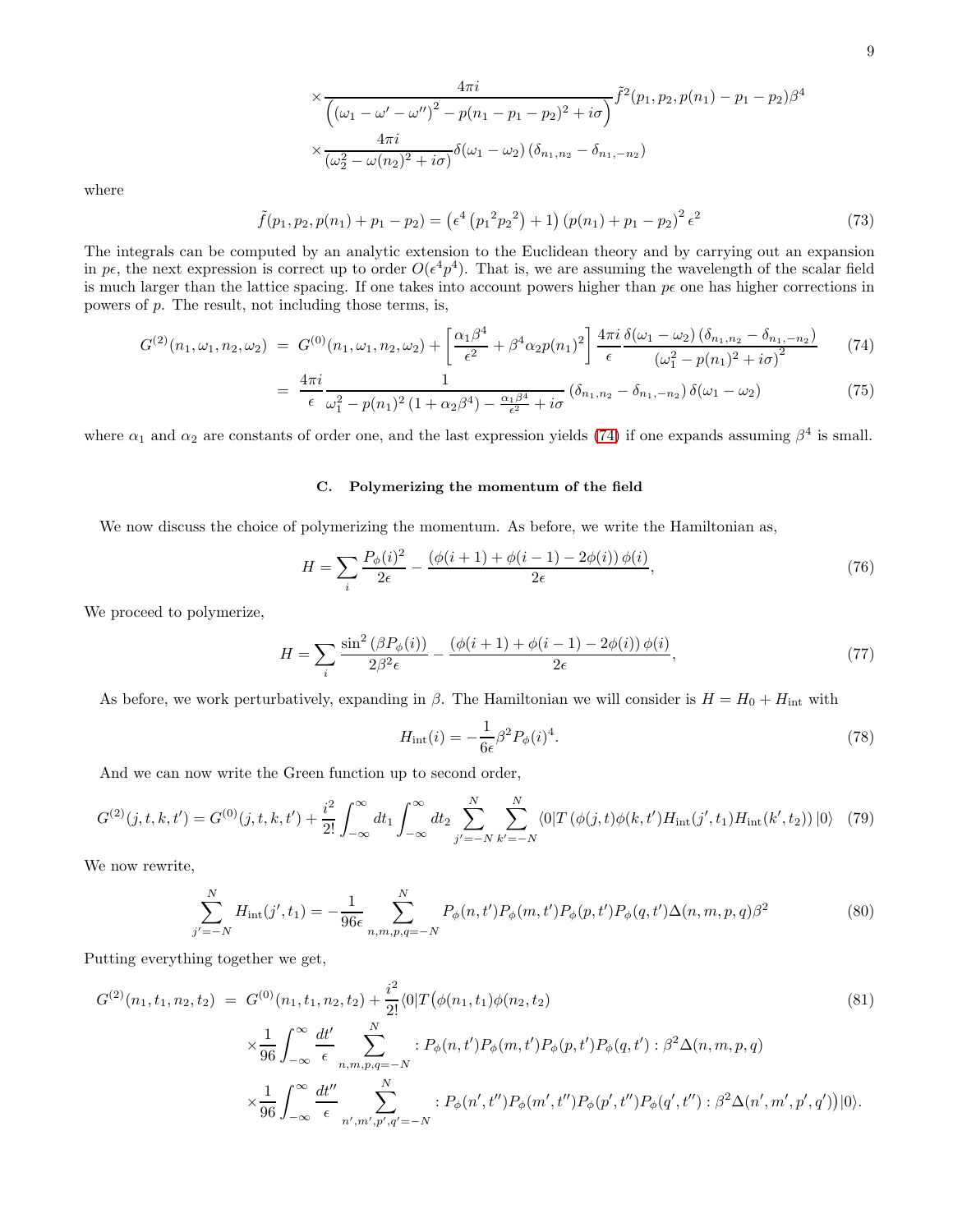If we now use Wick's theorem as we did before, there will appear contractions not only of  $\phi$  with itself, but also between  $\phi$  and its momentum. Taking into account that the momentum is related to the derivative of the field  $P_{\phi} = \epsilon \phi$ one can compute the expectation values of products of the field and momentum or products of the momenta by taking derivatives of [\(57\)](#page-6-1) with respect to time.

$$
G^{(2)}(n_1, t_1, n_2, t_2) = G^{(0)}(n_1, t_1, n_2, t_2) - 128 \frac{\beta^4}{3N^2 \epsilon^2} \sum_{m, p, q, m', p', q' = -N}^{N} \int_{-\infty}^{\infty} dt' dt'' D_{\phi P_{\phi}}(n_1, t_1, m, t') \tag{82}
$$

$$
\times D_{P_{\phi}P_{\phi}}(p, t', p', t'') D_{P_{\phi}P_{\phi}}(q, t', q', t'') D_{P_{\phi}P_{\phi}}(m+p-q, t', m'+p'-q', t'') D_{P_{\phi}\phi}(m', t'', n_2, t_2)
$$

where

$$
D_{\phi\phi}(n_1, t_1, n_2, t_2) = \frac{iL^2}{\pi\epsilon} \int_{-\infty}^{\infty} \frac{d\omega}{\omega^2 - \omega(n_1)^2 + i\sigma} \exp(-i\omega(t_2 - t_1)) (\delta_{n_1, n_2} - \delta_{n_1, -n_2})
$$
(83)

$$
D_{P_{\phi}\phi}(n_1, t_1, n_2, t_2) = -\frac{L^2}{\pi} \int_{-\infty}^{\infty} \frac{\omega(n_1) d\omega}{\omega^2 - \omega(n_1)^2 + i\sigma} \exp(-i\omega(t_2 - t_1)) (\delta_{n_1, n_2} - \delta_{n_1, -n_2})
$$
(84)

$$
D_{\phi P_{\phi}}(n_1, t_1, n_2, t_2) = \frac{L^2}{\pi} \int_{-\infty}^{\infty} \frac{\omega(n_1) d\omega}{\omega^2 - \omega(n_1)^2 + i\sigma} \exp(-i\omega(t_2 - t_1)) (\delta_{n_1, n_2} - \delta_{n_1, -n_2})
$$
(85)

$$
D_{P_{\phi}P_{\phi}}(n_1, t_1, n_2, t_2) = -\frac{iL^2 \epsilon}{\pi} \int_{-\infty}^{\infty} \frac{\omega(n_1)^2 d\omega}{\omega^2 - \omega(n_1)^2 + i\sigma} \exp\left(-i\omega(t_2 - t_1)\right) \left(\delta_{n_1, n_2} - \delta_{n_1, -n_2}\right) \tag{86}
$$

or, graphically,



where the direction of the arrows depend on the order of appearance of  $\phi$  and  $P_{\phi}$  in their product, meaning an arrow to the right is  $\phi P_{\phi}$ , an arrow to the left  $P_{\phi}\phi$ , two arrows mean  $P_{\phi}P_{\phi}$ , and no arrow means  $\phi\phi$ .

We Fourier transform in time and take the continuum approximation for the sums in  $p$  and  $q$ ,

$$
G^{(2)}(n_1, \omega_1, n_2, \omega_2) = \frac{4\pi i}{\epsilon} \frac{1}{\omega_1^2 - p(n_1)^2 + i\sigma} \delta(\omega_1 - \omega_2) \left(\delta_{n_1, n_2} - \delta_{n_1, -n_2}\right) +
$$
  
\n
$$
\frac{128}{3} \frac{1}{2\pi^2} \frac{1}{(\omega_1^2 - p(n_1)^2 + i\sigma)} \frac{1}{\pi^2} \int_{-\infty}^{\infty} d\omega' d\omega'' \left[\int_{-\pi/\epsilon}^{-\pi/L} + \int_{\pi/L}^{\pi/\epsilon}\right] dp_1 dp_2 \left(\frac{i}{2\pi^3}\right)^3
$$
  
\n
$$
\times \frac{ep_1^2}{((\omega')^2 - p_1^2 + i\sigma)} \frac{ep_2^2}{((\omega'')^2 - p_2^2 + i\sigma)}
$$
  
\n
$$
\times \frac{(p(n_1) - p_1 - p_2)^2}{((\omega_1 - \omega' - \omega'')^2 - (p(n_1) - p_1 - p_2)^2 + i\sigma)} \beta^4
$$
  
\n
$$
\times \frac{4\pi i \omega (n_1)^2}{(\omega_2^2 - \omega(n_2)^2 + i\sigma)} \delta(\omega_1 - \omega_2) \left(\delta_{n_1, n_2} - \delta_{n_1, -n_2}\right)
$$
  
\n(87)

The integrals can be computed as before, expanding in  $p \epsilon$  and analytically continuing to the Euclidean theory,

<span id="page-10-0"></span>
$$
G^{(2)}(n_1, \omega_1, n_2, \omega_2) = G^{(0)}(n_1, \omega_1, n_2, \omega_2) + \beta^4 \alpha_2 p(n_1)^2 \frac{4\pi i}{\epsilon} \frac{\delta(\omega_1 - \omega_2) \left(\delta_{n_1, n_2} - \delta_{n_1, -n_2}\right)}{\left(\omega_1^2 - p(n_1)^2 + i\sigma\right)^2}
$$
(88)

$$
= \frac{4\pi i}{\epsilon} \frac{1}{\omega_1^2 - p(n_1)^2 (1 + \alpha_2 \beta^4) + i\sigma} (\delta_{n_1, n_2} - \delta_{n_1, -n_2}) \delta(\omega_1 - \omega_2)
$$
(89)

where the last expression yields [\(88\)](#page-10-0) if one expands assuming  $\beta^4$  is small.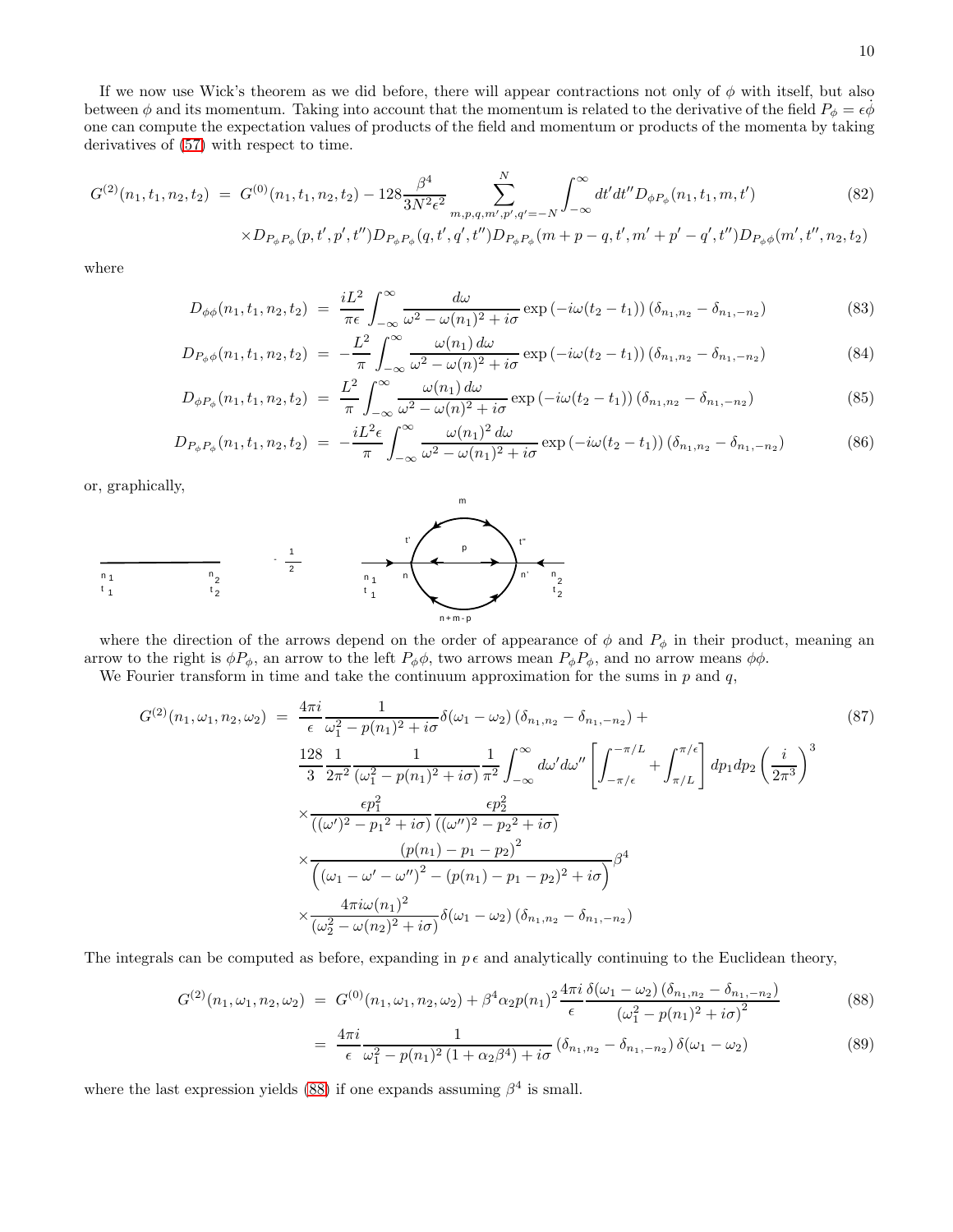#### IV. LORENTZ INVARIANCE

The derived propagators violate Lorentz invariance. It is therefore worthwhile discussing in some detail the nature of the violation. There are two distinct origins for it, which we will discuss in the following two subsections.

#### A. Choices of polymerization

First of all, one has violation of Lorentz invariance due to the polymerization. This can be seen in terms like the dispersion relation implied by the denominator of [\(89\)](#page-10-0),

$$
\omega_1^2 - p(n_1)^2 \left( 1 + \alpha_2 \beta^4 \right). \tag{90}
$$

It should be noted that these terms depend on the value of the polymerization parameter  $\beta$ . The order in  $\beta$  at which these terms appear depends on choices made at the time of polymerization. To see this, let us write the polymerized momentum term in Hamiltonian as

<span id="page-11-0"></span>
$$
\frac{c\sin(\beta P_{\phi}(i))}{\sqrt{2\epsilon}\beta} + \frac{(1-c)\sin(3\beta P_{\phi}(i))}{3\sqrt{2\epsilon}\beta} \tag{91}
$$

and try to find c such that we are left only with the non-perturbative term in  $P_{\phi}(i)$  and a perturbative term in  $\beta^4$ , thus neglecting the  $\beta^2$  term. This way we can analyze just the effects of  $\beta^4$  order term in the propagator. Expanding [\(91\)](#page-11-0) in  $\beta$  we get

$$
\frac{P_{\phi}(i)^{2}}{2\epsilon} + \left(\frac{4}{3}\frac{cP_{\phi}(i)^{4}}{\epsilon} - \frac{3}{2}\frac{P_{\phi}(i)^{4}}{\epsilon}\right)\beta^{2} + \left(\frac{8}{9}\frac{c^{2}P_{\phi}(i)^{6}}{\epsilon} - \frac{8}{3}\frac{cP_{\phi}(i)^{6}}{\epsilon} + \frac{9}{5}\frac{P_{\phi}(i)^{6}}{\epsilon}\right)\beta^{4}.\tag{92}
$$

Obviously from the coefficient of  $\beta^2$  we see that setting  $c = \frac{9}{8}$ , the  $\beta^2$  order term cancel and we are left with only the non-perturbative term and a perturbative term in  $\beta^4$  which is

$$
H_{\rm int}(i) = -\frac{3}{40\epsilon} P_{\phi}(i)^6 \beta^4.
$$
\n(93)

This would lead to corrections of order  $\beta^8$  instead of  $\beta^4$  in [\(89\)](#page-10-0). We therefore see that the order in  $\beta$  at which corrections appear can be shifted arbitrarily by choosing suitable polymerizations of the theory and therefore, assuming that the polymerization parameter is small, one can make the corrections as small as desired.

It is interesting to emphasize that these corrections do not necessarily involve the Planck length. Unlike when one polymerizes the gravitational variables, there is no a priori reason to relate the polymerization parameter of a scalar field to the quantum of area. The reason for having a relation between the parameter and the area in the gravitational variables is because one is dealing with a true holonomy along a spatial loop which encloses an amount of area. In the case of the scalar field however, one is dealing with point holonomies and therefore they do not enclose area. These polymerization dependent Lorentz violations are also not of the form conjectured by Hořava in his "gravity" at the Lifshitz point", [\[5\]](#page-14-4) since there the corrections were Planck scale dependent. These corrections amount to a redefinition of the speed of light for a massless scalar field. This could lead to experimental problems if similar redefinitions do not occur for other fields, since differences in the speed of propagation of massless fields is severely constrained experimentally.

In addition to the Lorentz violations due to the polymerization there is the issue that we are working in a discrete theory for which we have failed to find a continuum limit. Since we have been unable to find a ground state for which the master constraint is zero, we worked with a variationally found state that minimized the master constraint. The minimum found was achieved with a finite lattice spacing. We found that the minimum of the master constraint occurs at a spacing large compared to the Planck length but small compared to particle physics scalings. This finiteness of the lattice implies that expressions like [\(89\)](#page-10-0) are only approximate and there are corrections that go as the momentum to the fourth power times the lattice spacing squared. Those corrections are of Hoˇrava type. This is good since Hoˇrava has argued that such corrections help make theories finite, as one would expect in a lattice treatment like the one we pursue.

A last point here is that we have discussed the corrections due to polymerization and due to the lattice discreteness separately where in reality they are not separate. When we studied the corrections due to polymerization we took the continuum limit to get simple expressions. In reality, if one kept on working on the lattice till the end there would appear terms involving the lattice spacing as well in the corrections due to polymerization.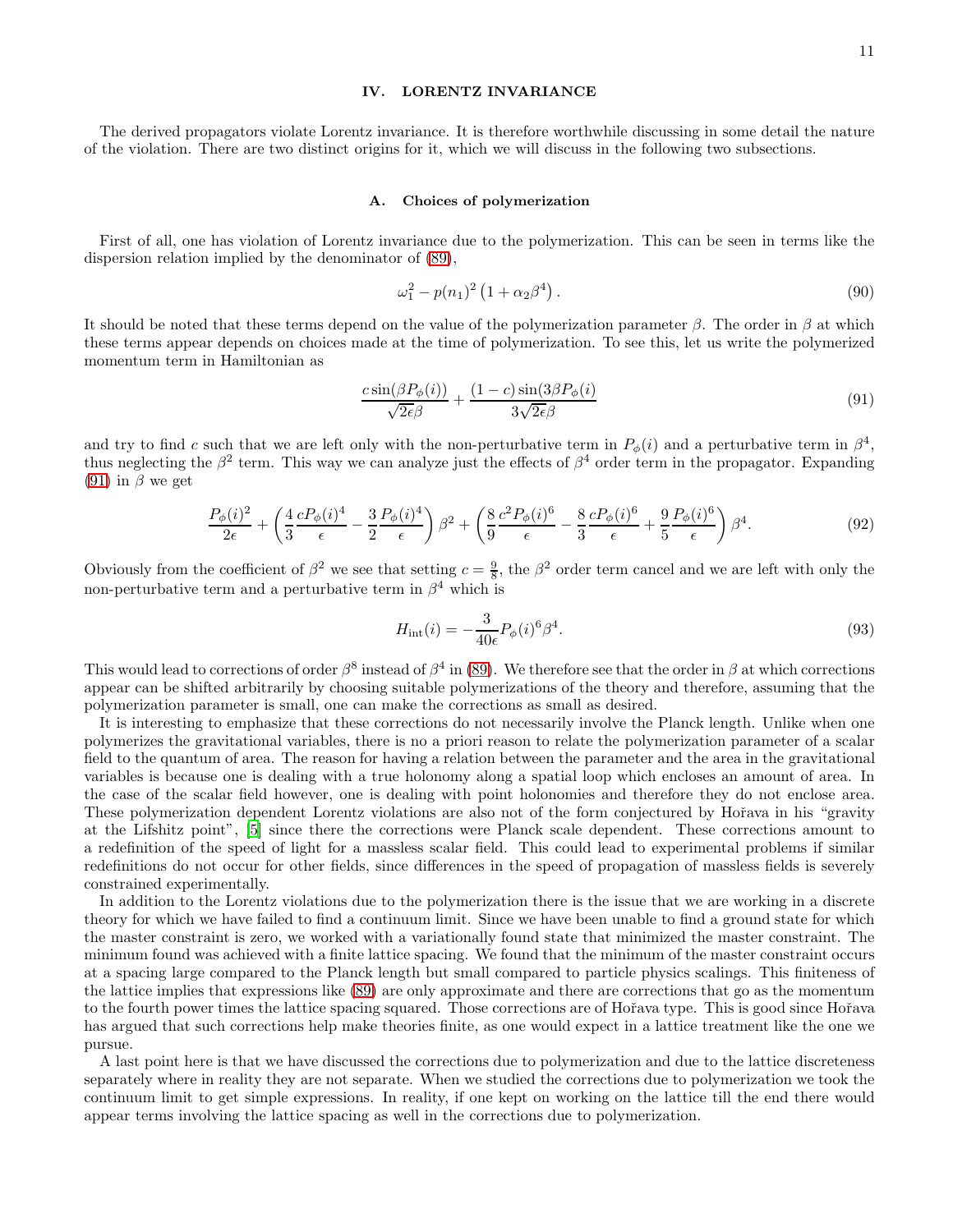#### B. The arguments of Collins et al.

Collins et al. [\[6](#page-14-5)] have argued that Lorentz violations of the second kind considered in the previous section (more precisely, the corrections that depend on the Planck scale) could lead to unacceptably large effects when one considers interactions at one loop level. One has to be careful in applying their arguments directly to the propagators we discussed in the previous section since they were derived in the low energy limit, expanding in powers of the momentum. It is of course not legitimate to expand something in powers of a given parameter, keeping the lowest order, and then evaluating the expression for large values of the expansion parameter. So in order to reconstruct the argument of Collins et al. for our case, we would need the full expression of the propagators, which we do not have. One can sketch how it is likely to go. The terms we have neglected are due to the fact that the theory is put on a lattice. One knows that the lattice propagator for a scalar field takes the form,

$$
\frac{1}{1 - m^2 + \omega^2 - \sum_i \frac{\sin^2(ap_i)}{a^2}},
$$
\n(94)

where  $a$  is the lattice spacing. The presence of the sine function implies that for large values of the momentum, the quantity remains finite. In particular, if one re-does the calculations of Collins et al. with such propagators, one finds that it leads to large Lorentz violations, due the asymmetric treatment of space and time. However, it would be hasty to conclude that this is a problem. The reason for this is that in general relativity one is not supposed to take the zeroth component of the coordinates as a time variable. What we have done in this paper is to work out a gauge fixed quantization of the scalar field, which implies a specific choice of coordinates classically. However, in a generally covariant theory one should really use physical systems of reference through the introduction of real "clocks and rods". This, in turn solves the "problem of time" of such theories. In a more realistic calculation than the one done here one would have other matter fields present that can be used as "clocks and rods" to measure time and space.

In generally covariant theories one should construct and ask physical questions about observables. This, in particular, applies to the calculation of Green's functions, as was already noted by DeWitt [\[12\]](#page-14-11). These would not correspont to the propagators we have considered up to now here, which are constructed in terms of the coordinates, but would have to be cast in terms of the times and distances measured by the physical "clocks and rods", so the resulting propagators are Dirac observables,

$$
D\left(T_1, T_1, \vec{X}_1 \vec{X}_2\right) = \int dt_1 \int d^3x_1 \int dt'_1 \int d^3x'_2 D\left(t_1, t_2, \vec{x}_1 \vec{x}_2\right) \mathcal{P}\left(t_1, T_1\right) \mathcal{P}\left(t_2, T_2\right) \mathcal{P}\left(\vec{x}_1, \vec{X}_1\right) \mathcal{P}\left(\vec{x}_2, \vec{X}_2\right), \quad (95)
$$

and we are considering a situation where space is locally flat, otherwise the integrals should involve square roots of the determinant of the metric. The above expression can be derived in detail in the discussion of the problem of time starting from conditional probabilities of evolving Dirac observables, see [\[13,](#page-14-12) [14](#page-14-13)] for details. The quantities  $\mathcal P$ are probability distributions that tell us what is the chance that given a value of a variable, say,  $t_1$  the real clock is measuring  $T_1$  and similarly for the others. Generically, these probability distributions will be highly peaked —provided one chose sensible clocks and rods—, indicating that there is little difference between the parameter time  $t_1$  and the clock time  $T_1$  and similarly for the spatial rods. The width of the distributions will depend on the physical details of the clocks and rods chosen, but the important point is that there exist fundamental physical limitations that dictate that the widths cannot be arbitrarily small [\[15\]](#page-14-14). These limitations in fact state that the widths should be considerably larger than the Planck scale (and of the lattice spacing considered in this paper). This introduces naturally a cutoff in four-momentum space that implies that the Lorentz violating contributions we encountered above will be suppressed.

For instance, let us just concentrate on the effect of the clock, as the one from the rods is similar. We assume that  $\mathcal{P}(t, T)$  is an approximation of the Dirac delta given by a step function of width  $2\sigma$ . In that case one can carry out the integral explicitly to get,

$$
D\left(T,\vec{x},T',\vec{x}'\right) = \int_{-\pi/a}^{\pi/a} d^3p \frac{e^{i\vec{p}\cdot\vec{x}}}{2\omega_a} \frac{\sin^2\left(\omega_a \sigma\right)}{\omega_a^2 \sigma^2} e^{-i\omega_a|T-T'|},\tag{96}
$$

where  $\omega_a = \sqrt{m^2 + \sum_j \frac{\sin^2(ap_j)}{a^2}}$ . In usual quantum gravity scenarios,  $\sigma$  is proportional to some power of the Planck length and grows with time [\[14\]](#page-14-13). We notice that this introduces an ultraviolet cutoff in  $\omega_a$ .

It is worthwhile discussing how does Lorentz invariance emerge in a context like this (a point emphasized by Rovelli and Speziale in [\[16](#page-14-15)]). When one introduces a set of clocks and rods  $(T, \vec{X})$ , one is manifestly breaking Lorentz invariance. The latter is recovered in the sense that if one takes the same set of clocks and rods as before (or one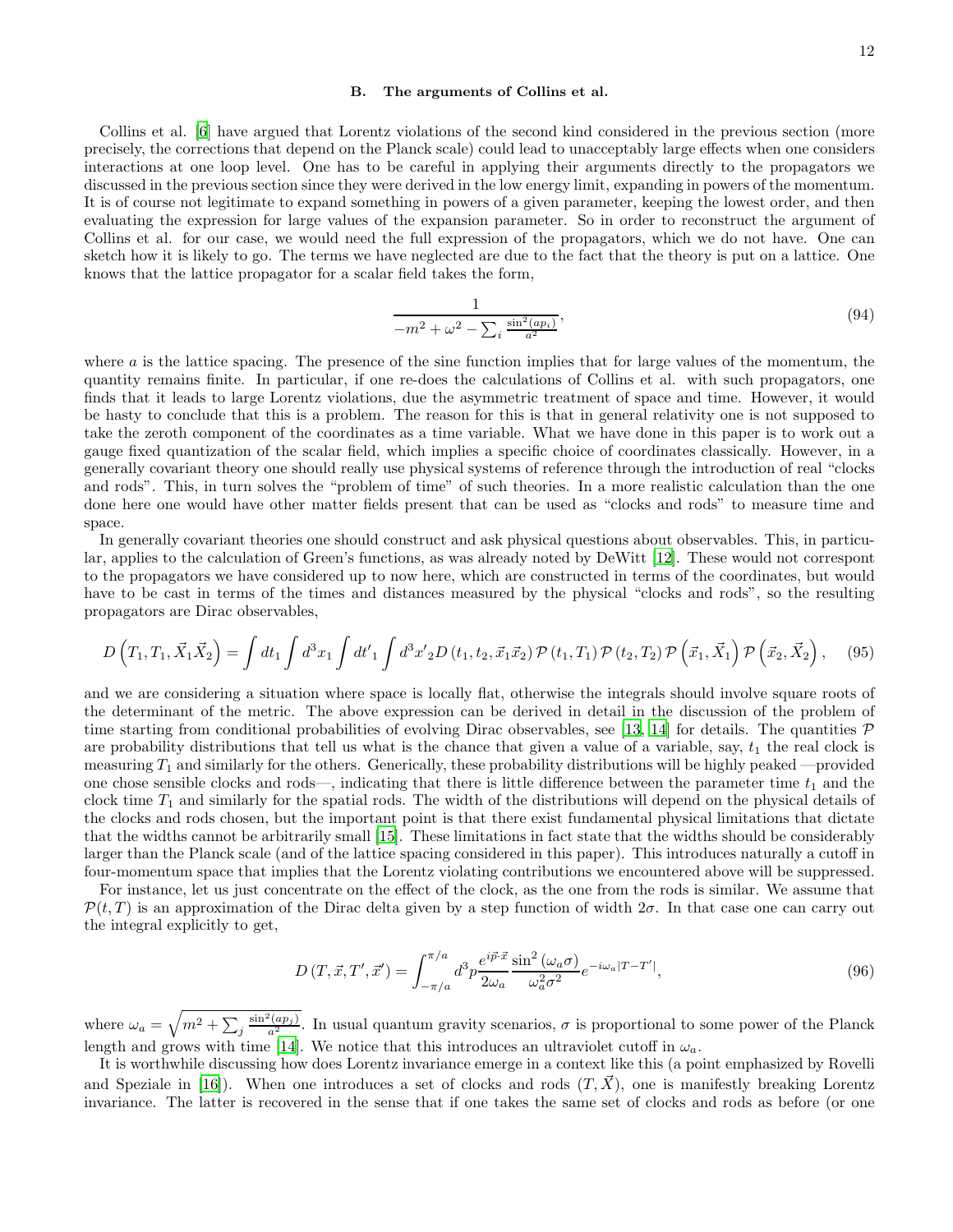similarly constructed) and boosts it  $(T', \vec{X}')$  and one carries out the above calculation one will get that the physical propagator is invariant,

$$
D\left(T_1, T_2, \vec{X}_1, \vec{X}_2\right) = D\left(T'_1, T'_2, \vec{X}'_1, \vec{X}'_2\right).
$$
\n(97)

In order for this equality to hold we need two conditions: that the uncertainties in the clocks and the rods be the same (otherwise that would automatically violate Lorentz invariance), and the second one that for small values of the momentum the propagators considered have the usual Lorentz invariant form.

# V. DISCUSSION

We have studied the propagator in a polymerized scalar field theory with spherical symmetry. This requires defining a vacuum, which we took to be the Fock vacuum based on our experiences in Paper I. In this paper we further confirmed that this vacuum is adequate by computing the expectation value of the master constraint polymerized and expanded to leading order in the polymerization parameter and noting that the corrections introduced in the expectation value by the polymerization are very small. We then proceeded to study the propagator to leading order in the polymerization parameter for two different choices of polymerization: either polymerizing the field or its canonically conjugate momentum. We ended up with propagators that had Lorentz violations of two different types, one stemming from the polymerization of the scalar field and the other from the discreteness that is remnant from the uniform discretization procedure, since the state that minimizes the expectation value of the master constraint does so for a finite lattice spacing. This could be a temporary limitation until a better state is found, or it could well be that such a state actually does not exist.

The Lorentz violation due to polymerization can be made arbitrarily small by a suitable choice of the polymerization parameter. This is because in the case of a scalar field this parameter is not obviously associated with an area and therefore not limited by the minimum area eigenvalue as is the case for gravitational variables. The order of the violation in the parameter can also be changed by choices in polymerization. We also argued that the Lorentz violations that arise due to the use of a lattice are not of the type considered by Collins et al. and that if one uses real clocks and rods to characterize space-time points in such a way that propagators are Dirac observables, potential divergences in the integrals on the frequencies are contained and may not lead to large Lorentz violations either.

#### Acknowledgments

We wish to thank Abhay Ashtekar, John Collins, Alejandro Pérez, Joe Polchinski, Rafael Porto, Carlo Rovelli and Daniel Sudarsky for discussions. This work was supported in part by grant NSF-PHY-0650715, funds of the Hearne Institute for Theoretical Physics, FQXi, CCT-LSU, Pedeciba and ANII PDT63/076. This publication was made possible through the support of a grant from the John Templeton Foundation. The opinions expressed in this publication are those of the author(s) and do not necessarily reflect the views of the John Templeton Foundation.

## Appendix

Since the construction carried out is rather elaborate, it is worthwhile spelling out for the readers the various assumptions made to reach the results of this paper.

a) We started in Paper I by attempting to find a "vacuum" for the combined gravity and scalar field system in spherical symmetry on a lattice. We polymerized the gravitational variables but as a first exploration we kept the scalar field not polymerized. By vacuum in this context we mean a state that minimizes the master constraint on the lattice with eigenvalue zero but at the same time that minimizes the energy of the matter Hamiltonian. We chose the simplest factor ordering of the master constraint which made it self-adjoint.

b) To find the vacuum we proceeded variationally, using a trial state. The trial state consisted of Gaussians at each lattice point centered around the classical solution (flat space with a deficit angle) for the gravitational variables. For the scalar field the trial state was a Fock state modified by the gravitational background and quantum corrections. The deficit angle arises due to the zero point energy of the scalar field, which in  $1 + 1$  dimensions does not yield a local curvature (a cosmological constant as in 4 dimensions) and only produces global curvature. The total trial state was assumed to be the direct product of the Gaussians and the Fock state. For calculations involving the vacuum it is reasonable to assume no correlations. This assumption would be wrong for excited states.